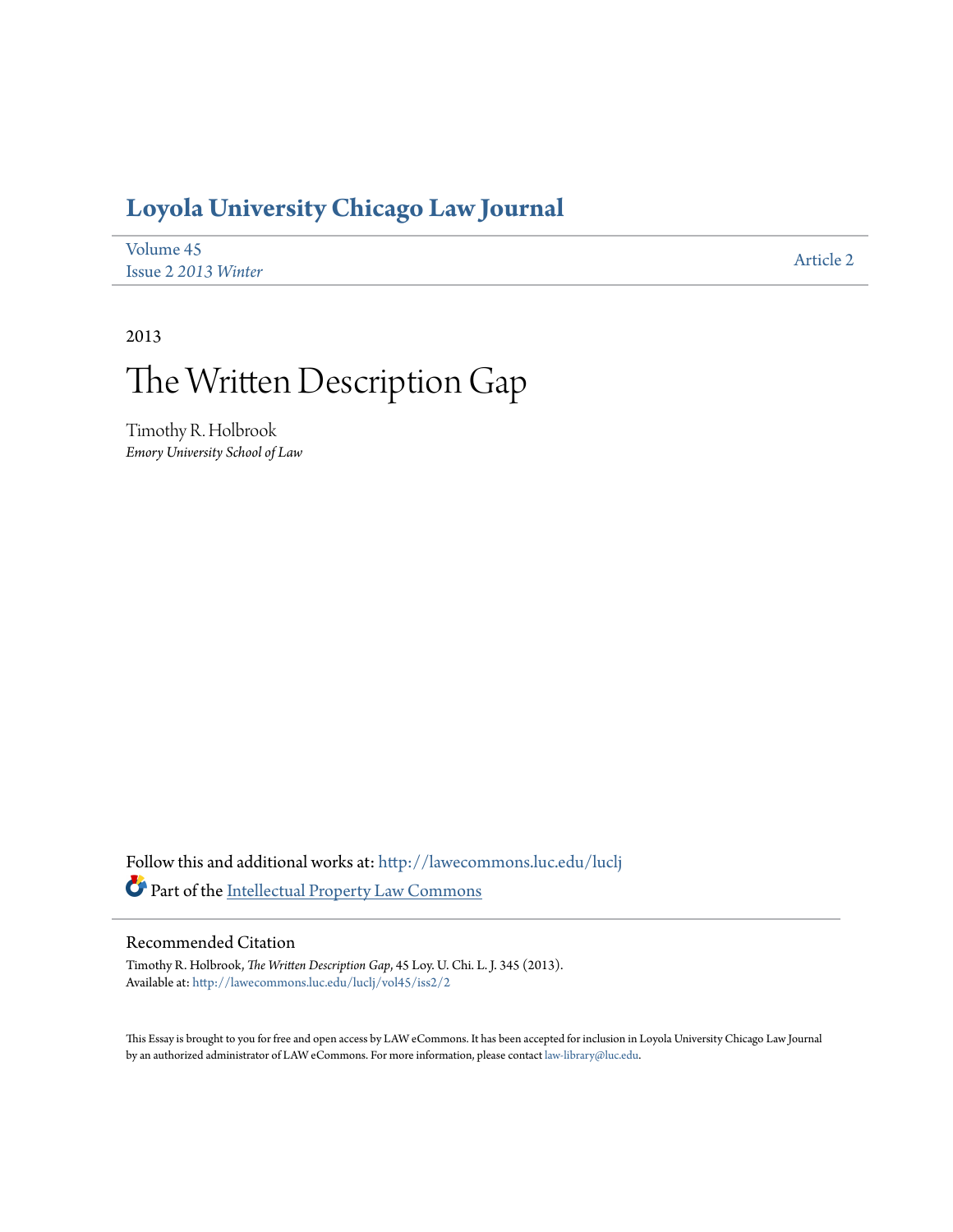### The Written Description Gap

#### *Timothy R. Holbrook*\*

*Within patent law, there are two primary mechanisms that attempt to afford the appropriate balance between patent owners and subsequent inventors. First are the disclosure doctrines: a patent applicant cannot claim more than what she has actually disclosed in the patent application. A claim that is overly broad because it lacks adequate support in the patent specification is invalid. There is a clear link between the extent of the patent disclosure and the permissible scope of the claims contained therein. The second constraint on a patentee's ability to obtain claim scope is the prior art. A claimed invention must be both novel and nonobvious to be patent eligible. If a patent claim runs into the prior art because it is anticipated or obvious, then the patent applicant will have to narrow the scope of the claim to avoid the prior art. Generally, issues of the sufficiency of the disclosure and validity vis-àvis the prior art are considered in isolation. However, every litigated patent is also a potential piece of prior art. Because it is the disclosure of the patent that controls its impact as a piece of prior art, and not the particular claims in the patent, there is a relationship between patent disclosure and the prior art doctrines. A patent is good for what it teaches as a piece of prior art, not for what it claims. In this regard, the Federal Circuit's approach to disclosure law, and the written description requirement in particular, creates the potential for a "patent free" zone, which I have dubbed the "written description gap." As further elaborated below, the Federal Circuit has held that, if a patent discloses a variant of the invention that would render* 

<sup>\*</sup> Associate Dean of Faculty and Professor of Law, Emory University School of Law. My thanks to the organizers of the conference *Patents, Innovation, and Freedom to Use Ideas* at Loyola University Chicago School of Law. Particular thanks to Cynthia Ho, Jason Rantanen, and Sean Seymore for comments on this Essay. Any mistakes are my own. © 2013 Timothy R. Holbrook.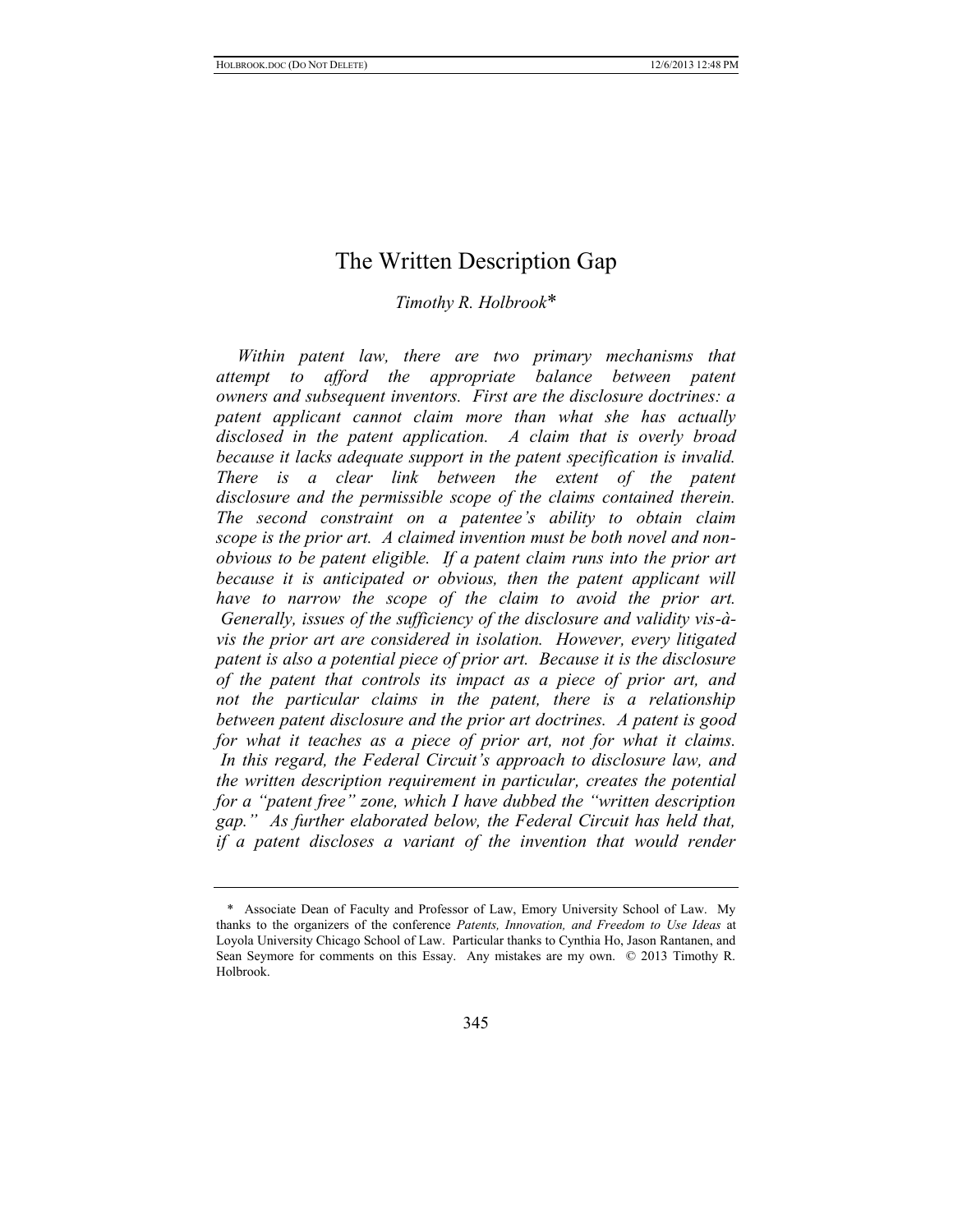*the particular claim obvious, such disclosure nevertheless is insufficient to satisfy the written description requirement. That particular applicant would be unable to claim that version of the invention.*

*But what happens once the original patent is now used as prior art against a subsequent applicant? If the later patent claims the obvious variant, then the subsequent applicant also is unable to obtain patent coverage. No one will be able to obtain patent protection for that particular variant, and it effectively falls into the public domain. This Essay elaborates the operation of this gap and assesses whether it is normatively good or bad as a matter of patent policy. I ultimately conclude that, by creating an incentive to enhance patent disclosures, the gap is good, notwithstanding that some potentially important variants could fall into the public domain.*

#### TABLE OF CONTENTS

|  |                                                         | 346 |
|--|---------------------------------------------------------|-----|
|  | THE LAW OF WRITTEN DESCRIPTION AND THE OBVIOUS          |     |
|  |                                                         | 351 |
|  | A. The Evolution and Current State of Written           |     |
|  |                                                         | 351 |
|  | B. Obvious Variants are Not Considered within the       |     |
|  |                                                         | 354 |
|  | C. Critique of the Obvious Variant Rule—if Obvious,     |     |
|  |                                                         | 357 |
|  | 1. Arguments Against the Obvious Variant Rule  358      |     |
|  | 2. Arguments in Favor of the Obvious Variant Rule  359  |     |
|  | D. Evaluation of the Exclusion of Obvious Variants from |     |
|  | Satisfying the Written Description Requirement 362      |     |
|  | II. THE INTERSECTION OF WRITTEN DESCRIPTION LAW AND     |     |
|  | OBVIOUSNESS-THE WRITTEN DESCRIPTION GAP                 | 362 |
|  | III. IS THE WRITTEN DESCRIPTION GAP NORMATIVELY GOOD OR |     |
|  |                                                         | 367 |
|  |                                                         | 368 |

#### **INTRODUCTION**

One of the central tensions in patent law relates to patent scope. In order to offer proper incentives to inventors, a patent must provide sufficient scope; otherwise, the patent could easily become a "hollow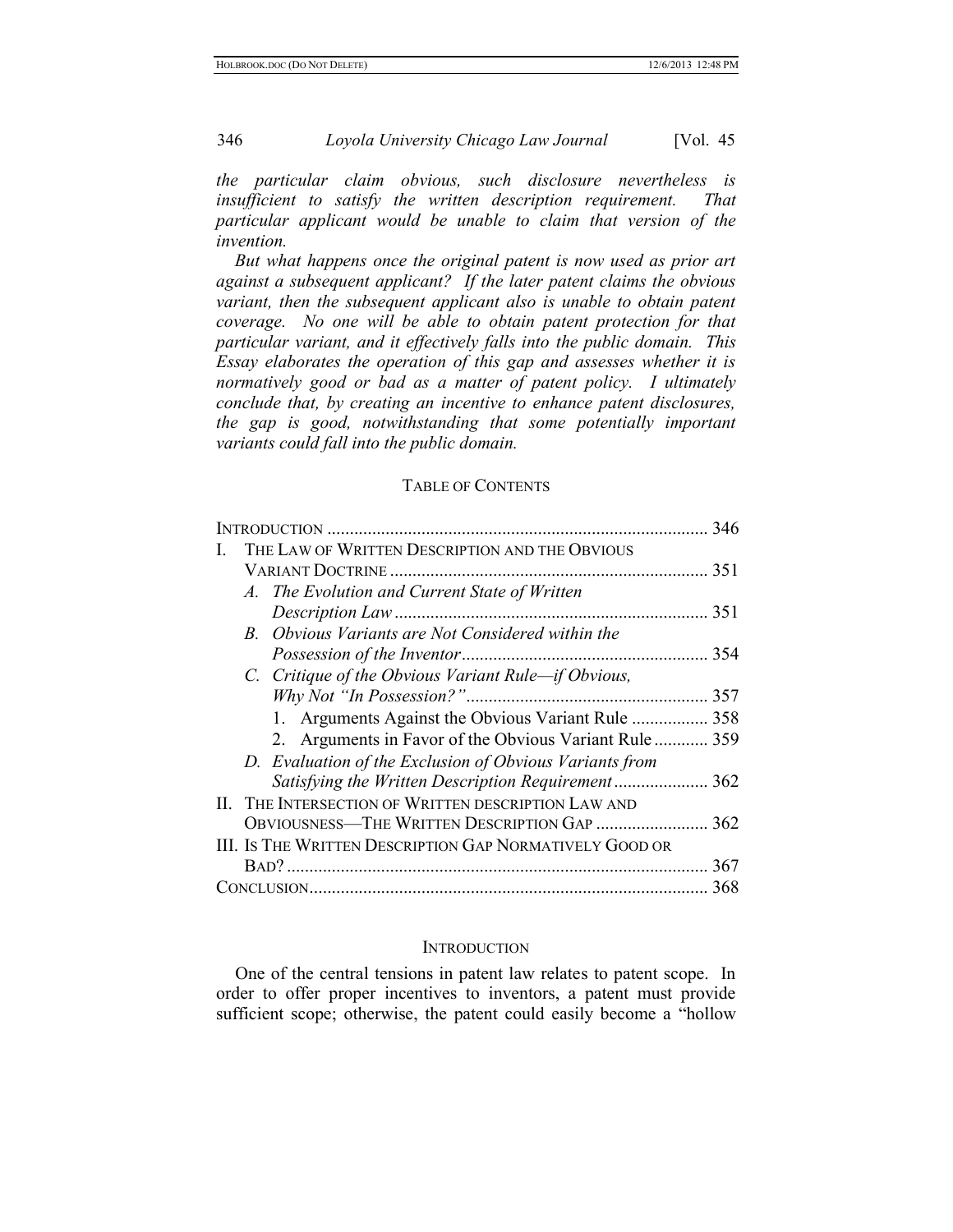<span id="page-3-1"></span>and useless thing."1 If a patent owner is afforded overly broad protection, however, she could potentially stifle downstream innovators who may want to build upon and improve her invention.<sup>2</sup> These latercomers may be the ones who transform the invention from a nascent idea into a commercially viable product.

Within patent law, there are two primary mechanisms that attempt to afford the appropriate balance between patent owners and subsequent inventors. The disclosure doctrines provide the first mechanism: a patent applicant cannot claim more than what she has actually disclosed in the patent application.<sup>3</sup> Under section  $112(a)$  of the Patent Act, an inventor must disclose in the application both a written description of her invention and how to make and use the invention.<sup>4</sup> These disclosure obligations are known as the written description and enablement requirements, respectively. The extent of the disclosure limits how broadly a patent applicant can claim.5 For example, if an applicant has disclosed a particular vaccine for an RNA virus, she may be entitled to claim the vaccine for that particular virus but likely cannot claim *all*  vaccines for RNA viruses (which would include the HIV virus).6 A

<span id="page-3-0"></span><sup>1.</sup> Graver Tank & Mfg. Co. v. Linde Air Prods. Co., 339 U.S. 605, 607 (1950).

<sup>2</sup>*. See, e.g.*, Timothy R. Holbrook, *Equivalency and Patent Law's Possession Paradox*, 23 HARV. J.L. & TECH. 1, 37–46 (2011) (discussing incentives for inventors and subsequent improvers).

<sup>3.</sup> *See, e.g.*, Ariad Pharm., Inc. v. Eli Lilly & Co., 598 F.3d 1336, 1353–54 (Fed. Cir. 2010) (en banc) ("[T]he purpose of the written description requirement is to ensure that the scope of the right to exclude, as set forth in the claims, does not overreach the scope of the inventor's contribution to the field . . . ." (internal quotations omitted)).

<sup>4.</sup> 35 U.S.C. § 112(a) (2012). The patentee is also obligated to disclose the best mode of practicing the invention, though this obligation is rather toothless because failure to disclose the best mode is no longer a basis of invalidating a patent claim. *See id.* § 282(b)(3)(A) (providing invalidity as a defense "except that the failure to disclose the best mode shall not be a basis on which any claim of a patent may be canceled or held invalid or otherwise unenforceable"). This change is found in section 15(a) of the America Invents Act. Leahy-Smith America Invents Act, Pub. L. No. 112-29, § 15(a), 125 Stat. 284, 328 (2011) (codified in scattered sections of 35 U.S.C.).

<sup>5</sup>*. See* Timothy R. Holbrook, *Possession in Patent Law*, 59 SMU L. REV. 123, 157–59 (2006) (stating that a "patent reward should be commensurate with the scope" of the invention because "[o]therwise, the patentee would be unduly rewarded for his invention through the granting of broad patent rights and might preclude others from reaping the benefit of subsequent innovations"); Jeffrey A. Lefstin, *The Formal Structure of Patent Law and the Limits of Enablement*, 23 BERKELEY TECH. L.J. 1141, 1182 (2008) ("The limits on a patent's scope essentially derive from only two sources: the prior art at the time of the invention, and the inventor's disclosure.").

<sup>6</sup>*. See In re* Wright, 999 F.2d 1557, 1561–64 (Fed. Cir. 1993) (affirming denial of patent application that included claim for "*any and all* live, non-pathogenic vaccines, and processes for making such vaccines, which elicit immunoprotective activity in *any* animal toward *any* RNA virus" where applicant had merely developed a specific avian recombinant virus vaccine).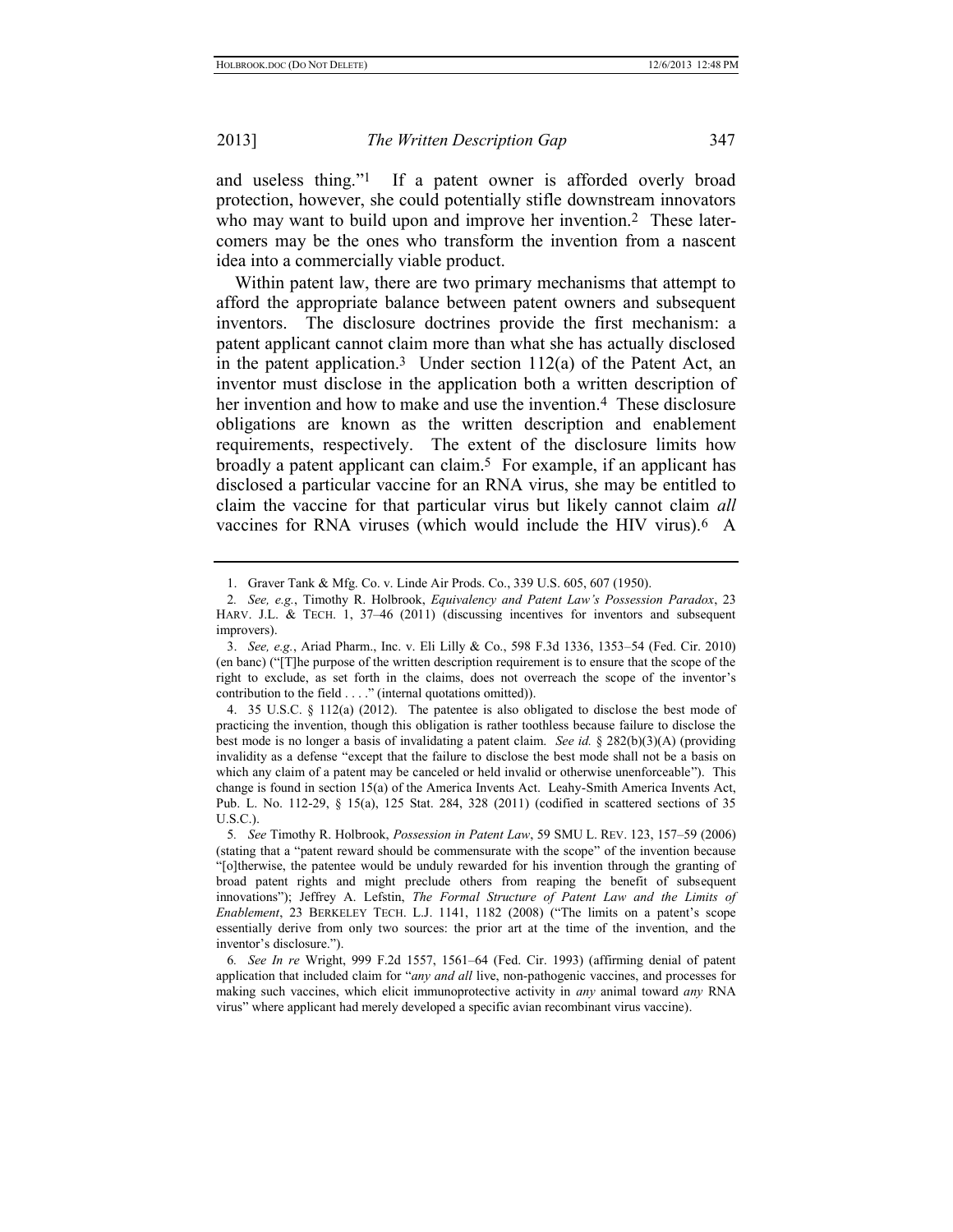<span id="page-4-0"></span>claim that is overly broad because it lacks adequate support in the patent specification is invalid.<sup>7</sup> As a result, the scope of the disclosure acts as a limit on the possible breadth of the claims.

The second constraint on claim scope is the prior art. A claimed invention must be both novel and non-obvious over the prior art to be patent eligible.8 The lack of novelty, known as anticipation, arises when the claimed invention is disclosed in a single prior art reference, be it a physical act of creation or disclosure in a patent or printed publication.9 Obviousness requires that the claimed invention be more than a trivial improvement over the state of the art.10 If a patent claim during the application process is found invalid as anticipated or obvious, then the applicant will have to narrow the scope of the claim to avoid

8. 35 U.S.C. §§ 102, 103.

<sup>7</sup>*. See, e.g.*, *Ariad*, 598 F.3d at 1358 (invalidating claim under written description requirement); Auto. Techs. Int'l v. BMW of N. Am., Inc., 501 F.3d 1274, 1285 (Fed. Cir. 2007) (invalidating claim under enablement requirement). In theory, the court could use the extent of the disclosure more robustly to limit claim scope through claim construction. There is a canon of claim construction that a claim should be construed to maintain its validity if reasonably possible. *See* Modine Mfg. Co. v. U.S. Int'l Trade Comm'n, 75 F.3d 1545, 1557 (Fed. Cir. 1996) ("When claims are amenable to more than one construction, they should when reasonably possible be interpreted so as to preserve their validity."); Tex. Instruments, Inc. v. U.S. Int'l Trade Comm'n, 871 F.2d 1054, 1065 (Fed. Cir. 1989) ("Ambiguous claims, whenever possible, should be construed so as to preserve their validity."); *see also* KIMBERLY A. MOORE, TIMOTHY R. HOLBROOK & JOHN F. MURPHY, PATENT LITIGATION AND STRATEGY 371 (4th. ed. 2013). Under this canon, if the disclosure fails to support a broader interpretation of a claim, the court could construe the claim more narrowly to preserve its validity. The Federal Circuit, however, has suggested that this canon is of little import. *See* Phillips v. AWH Corp., 415 F.3d 1303, 1327–28 (Fed. Cir. 2005) (en banc) ("While we have acknowledged the maxim that claims should be construed to preserve their validity, we have not applied that principle broadly, and we have certainly not endorsed a regime in which validity analysis is a regular component of claim construction. Instead, we have limited the maxim to cases in which "the court concludes, after applying all the available tools of claim construction, that the claim is still ambiguous." (citation omitted)). *But see* Timothy R. Holbrook, *Patents, Presumptions, and Public Notice*, 86 IND. L.J. 779, 803 (2011) [hereinafter Holbrook, *Patents, Presumptions*] ("[I]nvalidity judgments have a public-good aspect because third parties can free ride on an invalidity determination by another without incurring the costs of litigation. Thus, it would seem more appropriate, if we do value patents, for the courts to err on the side of offering narrower claim constructions that may result in noninfringement, but nevertheless preserve validity."); Holbrook, *supra* note [5,](#page-3-0) at 157–59 (arguing for more robust use of this canon).

<sup>9</sup>*. Id.* § 102; *see also* K-TEC, Inc. v. Vita-Mix Corp., 696 F.3d 1364, 1377 (Fed. Cir. 2012) (noting, as a matter of law, that it would have been easy to modify a blending container to include a handle as there are a number of prior art references that disclose blending containers with handles).

<sup>10</sup>*. Cf.* Graham v. John Deere Co., 383 U.S. 1, 14 (1966) ("An invention which has been made, and which is new in the sense that the same thing has not been made before, may still not be patentable if the difference between the new thing and what was known before is not considered sufficiently great to warrant a patent.").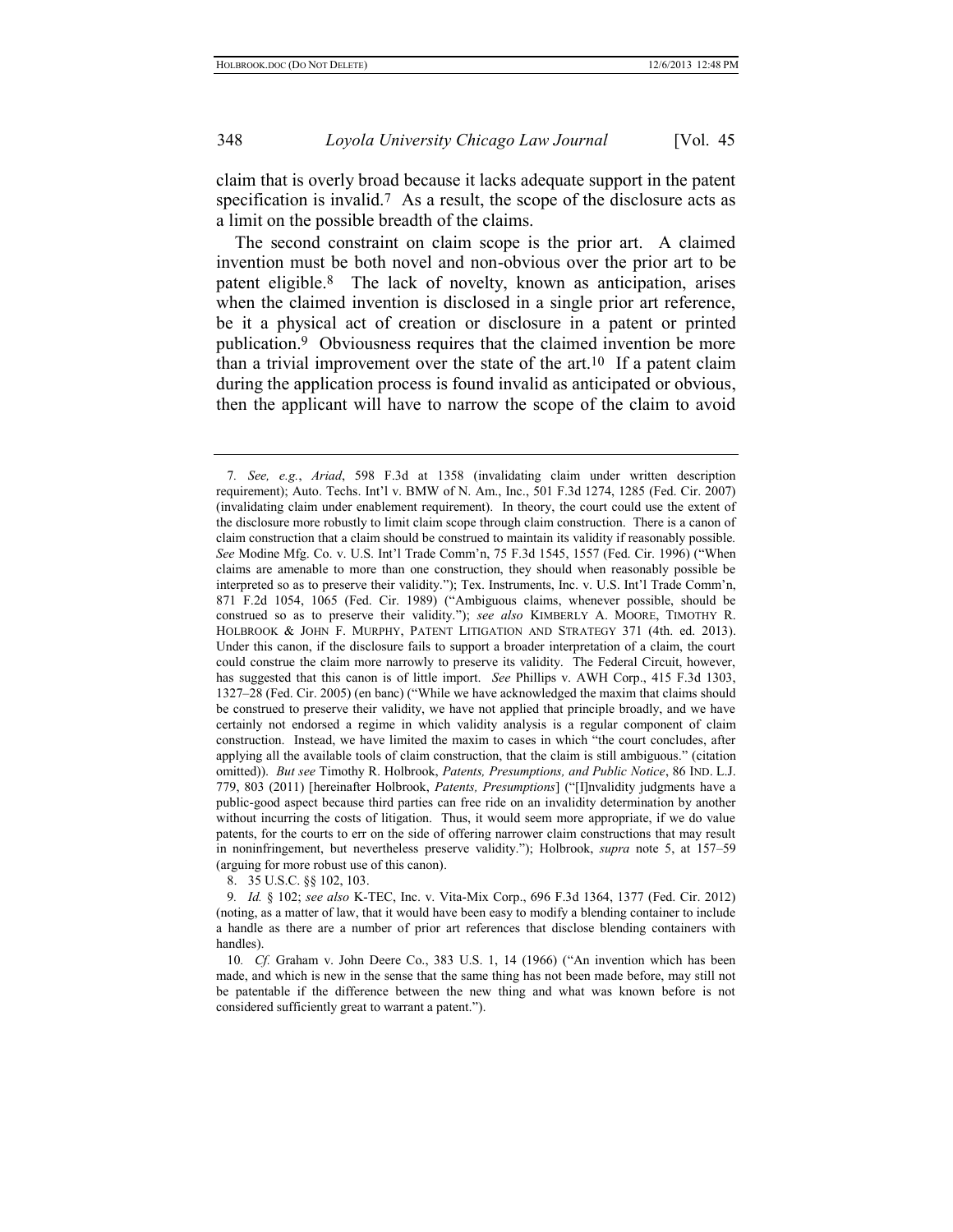the relevant prior art.<sup>11</sup>

The prior art also acts as a constraint on the permissible scope of a patent under the doctrine of equivalents. The doctrine of equivalents allows the patent to cover devices that, while not literally covered by the claim, are nevertheless considered close enough—equivalent—to the claimed invention.12 Prior art directly limits the doctrine because patentees cannot use it to cover subject matter already within the prior art. 13 The prior art indirectly limits the availability of equivalents through prosecution history estoppel: if a patent applicant narrows the scope of a claim in response to a rejection, often based on prior art, by the patent examiner, she may be precluded from arguing the doctrine of equivalents as to that limitation.14 The prior art, therefore, profoundly impacts the available scope of a patent.

Generally, courts or the United States Patent and Trademark Office ("USPTO") consider the sufficiency of the disclosure and validity vis-àvis the prior art in isolation. The focus of the court or USPTO is whether the patent at issue satisfies the obligations under section 112(a) or whether the relevant claims are invalid in light of the prior art. Every patent, however, is also a potential piece of prior art against a later

One who seeks to pirate an invention ... may be expected to introduce minor variations to conceal and shelter the piracy.... [Limiting the patentee to literal infringement] would deprive him of the benefit of his invention and would foster concealment rather than disclosure of inventions . . . .

The doctrine of equivalents evolved in response to this experience.

Graver Tank & Mfg. Co. v. Linde Air Prods. Co., 339 U.S. 605, 607–08 (1950). Such non-literal infringement affords the patentee greater protection. *See generally* Christopher A. Cotropia, *"After-Arising" Technologies and Tailoring Patent Scope*, 61 N.Y.U. ANN. SURV. AM. L. 151, 157 (2005) (explaining that "the scope of protection afforded to a patent . . . does not stop with the literal boundaries defined by the claim language"); Holbrook, *supra* not[e 2,](#page-3-1) at 5–6 (explaining that patent law affords "constructive possession," providing that "even though the patentee does not actually 'possess' the invention at issue, we consider her to possess the invention for various policy reasons").

13. Wilson Sporting Goods Co. v. David Geoffrey & Assocs., 904 F.2d 677, 683–84 (Fed. Cir. 1990).

14*. See* Festo Corp. v. Shoketsu Kinzoku Kogyo Kabushiki Co., 535 U.S. 722, 733-34 (2002) ("When, however, the patentee originally claimed the subject matter alleged to infringe but then narrowed the claim in response to a rejection, he may not argue that the surrendered territory comprised unforeseen subject matter that should be deemed equivalent to the literal claims of the issued patent."); *Warner-Jenkinson*, 520 U.S. at 30–31.

<sup>11</sup>*. Cf. In re* Youman, 679 F.3d 1335, 1343 (Fed. Cir. 2012) (noting that applicants will "cancel[] or amend[] . . . the original claim in order to overcome prior art").

<sup>12</sup>*. See* Warner-Jenkinson Co., Inc. v. Hilton Davis Chem. Co., 520 U.S. 17, 21 (1997) ("Under this doctrine, a product or process that does not literally infringe upon the express terms of a patent claim may nonetheless be found to infringe if there is 'equivalence' between the elements of the accused product or process and the claimed elements of the patented invention."). As the Supreme Court explained: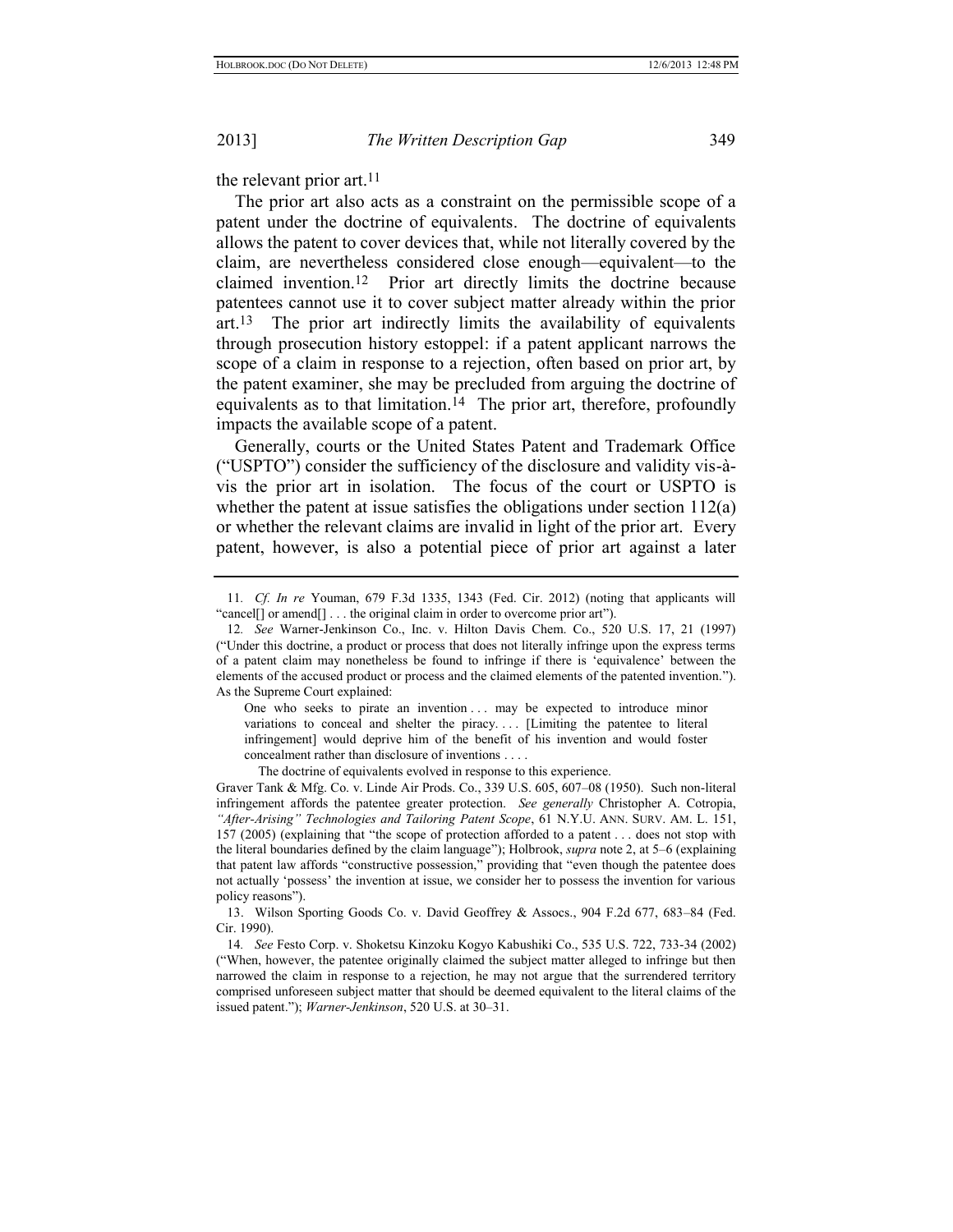patent. Because it is the disclosure of the patent that controls its impact as a piece of prior art and not the particular claims in the patent, there is a relationship between patent disclosure and the prior art doctrines. A patent is good as a piece of prior art for the content of its disclosure and the expansiveness of what it teaches.15 The scope of the claims is generally not relevant when the patent is used as prior art. It is error one frequently made by my students—to compare the claims of the prior art patent with the claims of the patent at issue to assess novelty and non-obviousness. Instead, the proper comparison is between the disclosure of the prior art patent and the claims of the relevant patent.

In this regard, the Federal Circuit's approach to disclosure law, and the written description requirement in particular, creates the potential for a "patent free" zone, which this Essay dubs the "written description gap." As further elaborated below, the Federal Circuit has held that a disclosure that renders a claim within that patent obvious—but does not specifically disclose the variant in the claim—is insufficient to satisfy the written description requirement, and the claim is invalid.16 The patent applicant would not be able to claim that variant in that application.17 In litigation, the claim would simply be invalid. That particular applicant would be unable to claim the obvious variant of the invention.

Suppose, however, that a subsequent patent applicant wants to now patent that obvious variant. In other words, what happens once the original patent is now used as prior art against a subsequent applicant? Even though the claim was invalidated, this does not undermine the role of the disclosure in serving as prior art. As a result, if the later patent claims an obvious variant as well, then the subsequent applicant also is unable to obtain patent coverage of that version of the invention. Ultimately, no one will be able to obtain patent protection for that particular variant, and it will effectively fall into the public domain. Of course, whether this written description gap is a good or a bad thing is an entirely different issue.18

<sup>15</sup>*. Cf.* Beckman Instruments, Inc. v. LKB Produkter AB, 892 F.2d 1547, 1551 (Fed. Cir. 1989) ("Even if a reference discloses an inoperative device, it is prior art for all that it teaches.").

<sup>16</sup>*. See infra* Part I.B.

<sup>17.</sup> The patent applicant could file a new application or a continuation-in-part that adds the variant to the disclosure, but the applicant will forfeit the filing date as to that new matter. *See*  Lockwood v. Am. Airlines, Inc., 107 F.3d 1565, 1571–72 (Fed. Cir. 1997) ("Entitlement to a filing date does not extend to subject matter which is not disclosed, but would be obvious over what is expressly disclosed. It extends only to that which is disclosed."). If any intervening prior art arises, the applicant would be unable to patent that variant.

<sup>18</sup>*. See infra* Part III.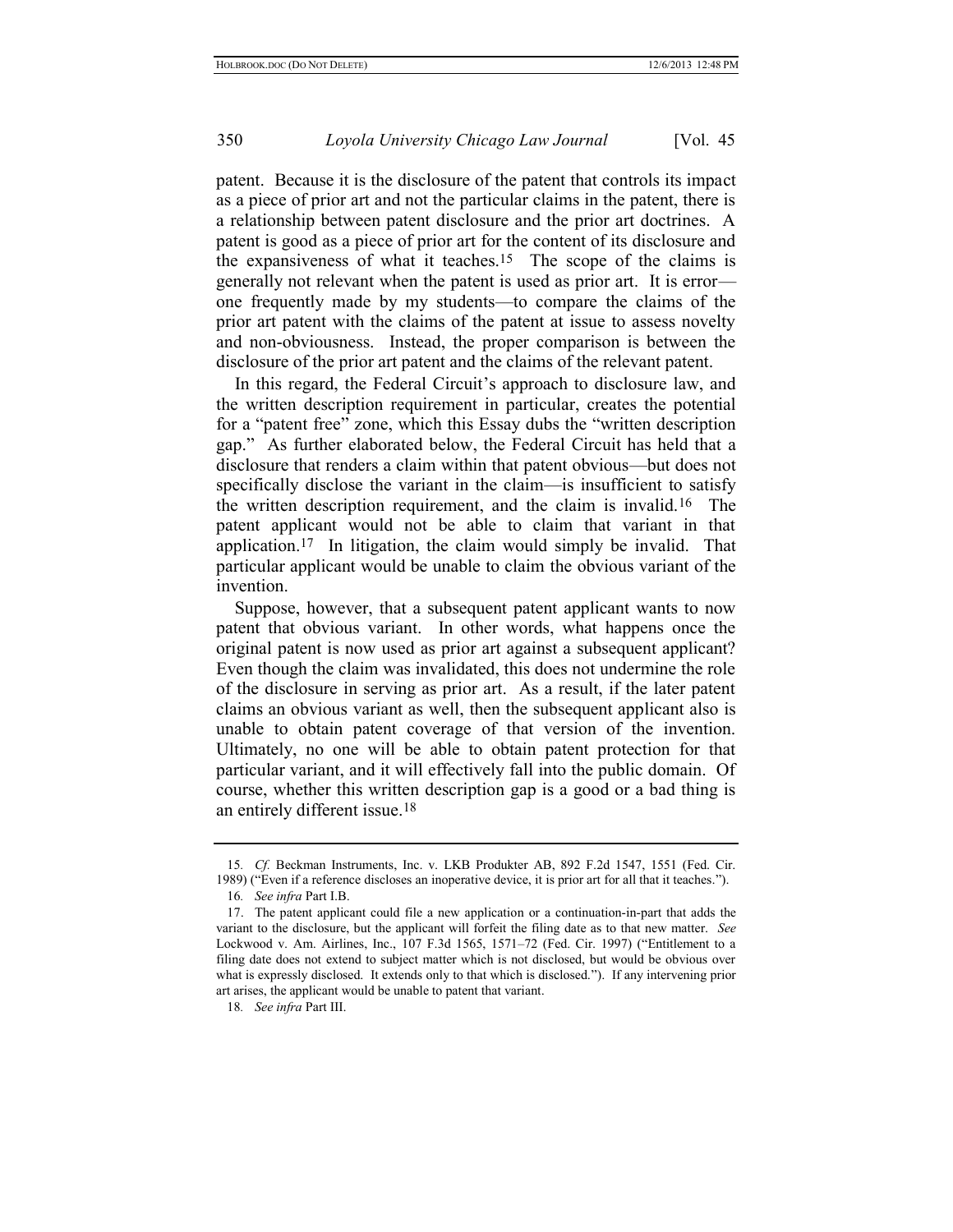This Essay further elaborates on the operation of this gap. Part I discusses the written description doctrine and the rule that a disclosure that renders a claim obvious is insufficient to show possession of the invention. Importantly, this Essay fills a gap in the literature, which up to this point has failed to address the appropriateness of the "obvious variant" standard for written description. Part II explains the law of non-obviousness and elaborates on how any subsequent inventor would be precluded from claiming that subject matter, creating the gap. Finally, Part III explores whether such a patent-free zone is normatively desirable or problematic.

#### I. THE LAW OF WRITTEN DESCRIPTION AND THE OBVIOUS VARIANT **DOCTRINE**

The law of written description has recently—and controversially<sup>19</sup> evolved. This Part briefly explores the evolution of the written description doctrine, its culmination in the *Ariad* decision,20 and the articulation of the "obvious variant" doctrine.21 It concludes with a critique of the "obvious variant" rule.22

#### <span id="page-7-1"></span>*A. The Evolution and Current State of Written Description Law*

Although the true origins of the written description requirement are historically murky,<sup>23</sup> the statutory basis for the requirement is found in section 112(a) of the Patent Act, which requires that a patent application "contain a written description of the invention."24 The role of this provision historically was to prevent the addition of new matter to a patent application.25 A patent application is generally limited to the

<span id="page-7-0"></span><sup>19</sup>*. See* Ariad Pharm., Inc. v. Eli Lilly and Co., 598 F.3d 1336, 1361–62 (Fed. Cir. 2010) (en banc) (Rader, J., dissenting in part and concurring in part) (cataloguing judicial critiques); Holbrook, *supra* not[e 5,](#page-3-0) at 162 nn.218–20 (cataloguing academic critiques).

<sup>20</sup>*. See infra* Part I.A.

<sup>21</sup>*. See infra* Part I.B.

<sup>22</sup>*. See infra* Part I.C.

<sup>23.</sup> Mark Janis, *On Courts Herding Cats: Contending with the "Written Description" Requirement (and Other Unruly Patent Disclosure Doctrines)*, 2 WASH. U. J.L. & POL'Y 55, 63– 64 (2000). The Federal Circuit has traced the origins of a separate written description requirement to *In re Ruschig*, 379 F.2d 990 (C.C.P.A. 1967). *See* Univ. of Rochester v. G.D. Searle & Co., 358 F.3d 916, 922 (Fed. Cir. 2004) ("[O]ur precedent clearly recognizes a separate written description requirement [in *In Re Ruschig*].").

<sup>24.</sup> 35 U.S.C. § 112(a) (2012). Prior to the adoption of the American Invents Act, this provision was generally referred to as  $\S 112$ ,  $\P 1$ . This Essay refers to the current statute.

<sup>25</sup>*. See, e.g.*, Tronzo v. Biomet, Inc., 156 F.3d 1154, 1158 (Fed. Cir. 1998) ("For a claim in a later-filed application to be entitled to the filing date of an earlier application under 35 U.S.C. § 120 (1994), the earlier application must comply with the written description requirement of 35 U.S.C. § 112, ¶ 1 (1994)."); Vas-Cath Inc. v. Mahurkar, 935 F.2d 1555, 1560 (Fed. Cir. 1991)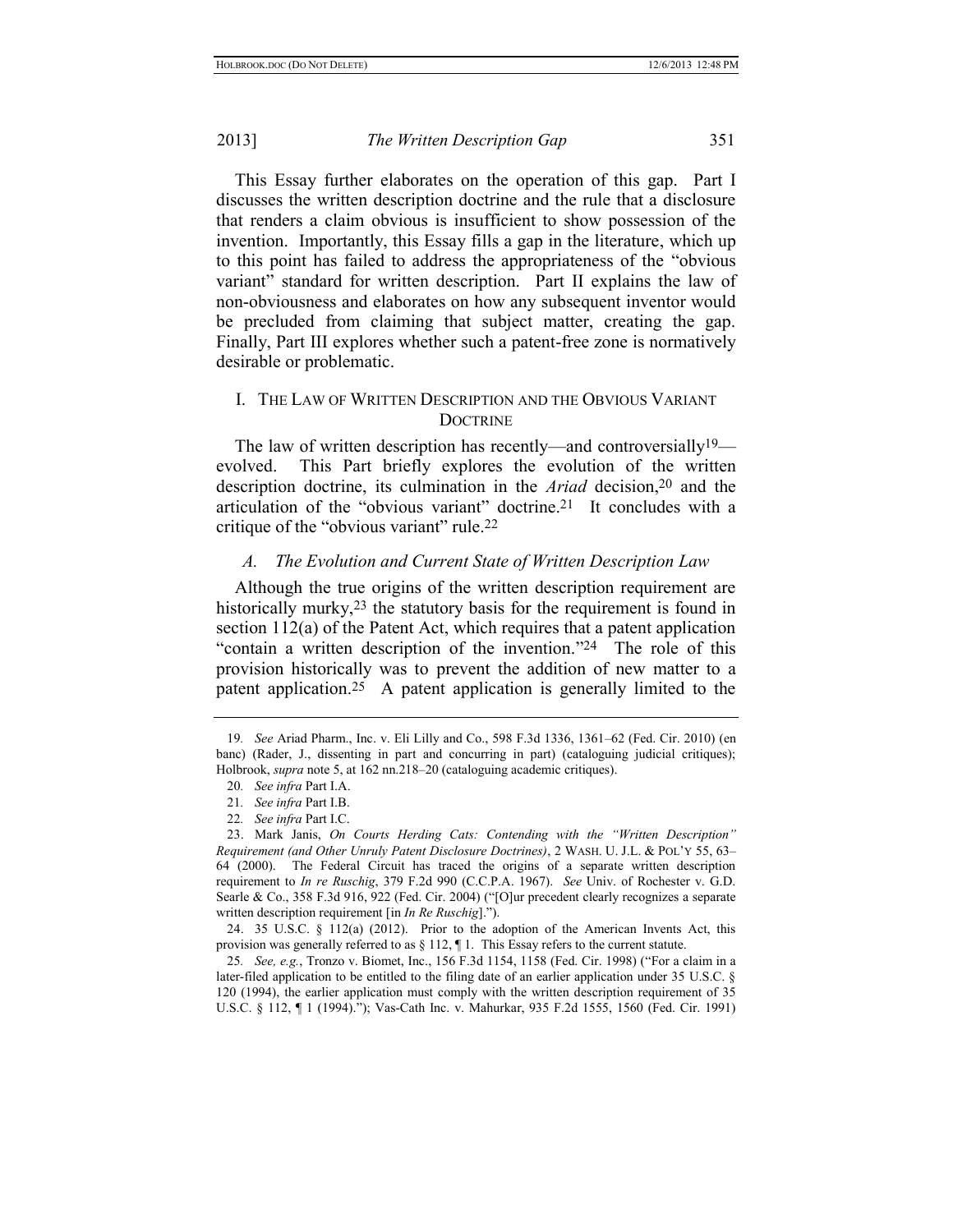352 *Loyola University Chicago Law Journal* [Vol. 45

subject matter disclosed in a non-provisional application, and an applicant is not permitted to supplement the disclosure with material discovered after filing.26 If an applicant were able to update the application, the applicant would be able to cover later-developed improvements while retaining the earlier filing date.27 The patent applicant could then avoid having her application compared to postfiling prior art that could invalidate the claims, including the new material.28 Amended claims in the original application or new claims in subsequent applications must therefore have support in the specification of the original application to be entitled to rely upon that earlier filing date.

<span id="page-8-0"></span>If the applicant wishes to add new matter, she can file a continuationin-part application ("CIP").29 The CIP permits the applicant to continue to prosecute the application, but she will not be entitled to the filing date of her earlier application for the new matter. The result of filing a CIP is that the application has two filing dates: (1) the filing date of the original application from which the later application claims priority and (2) the filing date of the CIP for the new matter.<sup>30</sup> In litigation, forfeiture of the earlier filing date can be problematic because there may be intervening prior art that renders the later-claimed subject matter invalid as anticipated or obvious.31

The Federal Circuit and one of its predecessor courts, the Court of Customs and Patent Appeals ("CCPA"), evaluated the adequacy of the

<sup>(</sup>"The cases indicate that the 'written description' requirement most often comes into play where claims not presented in the application when filed are presented thereafter. Alternatively, patent applicants often seek the benefit of the filing date of an earlier-filed foreign or United States application . . . ."). *See generally* JANICE M. MUELLER, PATENT LAW 144–46 (4th ed. 2013).

<sup>26.</sup> 35 U.S.C. § 132(a) ("No amendment shall introduce new matter into the disclosure of the invention.").

<sup>27.</sup> MUELLER, *supra* note [25,](#page-7-0) at 145 ("Without written description of the invention scrutiny, a later-presented or amended claim not truly entitled to the earlier filing date of the application would be improperly examined against a smaller universe of prior art than is legally available."). 28*. Id.*

<sup>29</sup>*. See* Hal Mitton & James P. Bonnamy, *CIP Practice Under and Beyond the Proposed Rule Changes for Continuations*, 88 J. PAT. & TRADEMARK OFF. SOC'Y 801, 803 (2006) (explaining the process of filing a "continuing" patent application). The various forms of continuing applications are authorized under 35 U.S.C. § 120. *See generally* Mark A. Lemley & Kimberly A. Moore, *Ending the Abuse of Continuing Applications*, 84 B.U. L. REV. 63, 68 (2004) (explaining that a continuation application can be filed at any time before the PTO issues the patent or prior to the applicant abandoning the application. Applications can be filed after a rejection or after an allowance). The USPTO has implemented CIP applications in 37 C.F.R. §  $1.53(d)(2)$ .

<sup>30.</sup> Mitton & Bonnamy, *supra* note [29,](#page-8-0) at 803.

<sup>31</sup>*. See, e.g.*, Tronzo v. Biomet, Inc., 156 F.3d 1154, 1158 (Fed. Cir. 1998).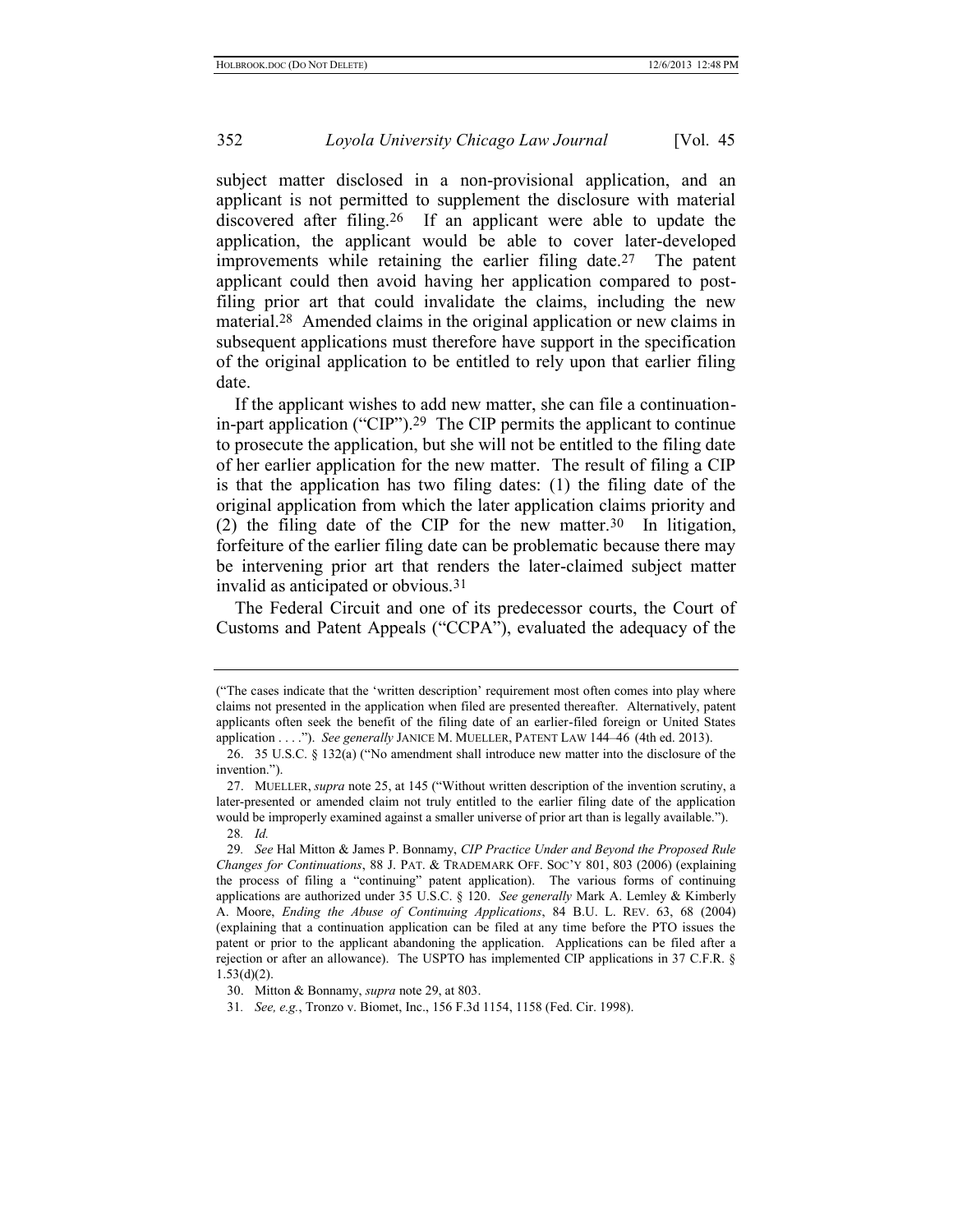disclosure under a "possession" test: a patent could claim priority if the earlier application demonstrated that the inventor was in possession of the subject matter in the later application.32 In this context, a court compares what was claimed in the later application to the disclosure of the patent from which priority was sought.33 If there is an antecedent basis for the subject matter, the claim is entitled to the earlier filing date.34 The particular subject matter does not have to be identically disclosed to establish adequate support.35 For originally filed claims, however, there would not be a new matter problem. Because claims are part of the specification,36 the subject matter claimed was necessarily in the original patent document and not new matter by definition.37

<span id="page-9-0"></span>Over time, the Federal Circuit began to expand the role of the written description doctrine beyond policing new matter. Initially starting with biotechnology-related inventions<sup>38</sup> and later expanding into other fields,39 the Federal Circuit began to apply written description doctrine as a tool for combating claim scope, regardless of whether new matter

34*. Vas-Cath*, 935 F.2d at 1558–60.

<sup>32.</sup> Vas-Cath Inc. v. Mahurkar, 935 F.2d 1555, 1563–64 (Fed. Cir. 1991) ("[T]he applicant must also convey with reasonable clarity to those skilled in the art that, as of the filing date sought, he or she was in possession of the invention." (emphasis omitted)); *In re* Kaslow, 707 F.2d 1366, 1375 (Fed. Cir. 1983); *In re* Herschler, 591 F.2d 693, 700 (C.C.P.A. 1979); *see also*  Moba, B.V. v. Diamond Automation, Inc., 325 F.3d 1306, 1320 (Fed. Cir. 2003) ("The test for compliance with § 112 has always required sufficient information in the original disclosure to show that the inventor possessed the invention at the time of the original filing.").

<sup>33</sup>*. See, e.g.*, *Tronzo*, 156 F.3d at 1158 (explaining that "the disclosure of the earlier application, the parent, must reasonably convey to one of skill in the art that the inventor possessed the later-claimed subject matter at the time the parent application was filed").

<sup>35</sup>*. Kaslow*, 707 F.2d at 1375 ("The test for determining compliance with the written description requirement is whether the disclosure of the application as originally filed reasonably conveys to the artisan that the inventor had possession at that time of the later claimed subject matter, rather than the presence or absence of literal support in the specification for the claim language." (quoting the Board of Patent Appeals and Interferences)).

<sup>36.</sup> 35 U.S.C. § 112(b) (2012) ("The specification shall conclude with one or more claims . . . ."); *see also* Markman v. Westview Instruments, 52 F.3d 967, 979 (Fed. Cir. 1995) (en banc) ("Claims must be read in view of the specification, of which they are a part."), *aff'd*, 517 U.S. 368 (1996).

<sup>37.</sup> Janice M. Mueller, *The Evolving Application of the Written Description Requirement to Biotechnological Inventions*, 13 BERKELEY TECH. L.J. 615, 633–34 (1998).

<sup>38</sup>*. See, e.g.*, Regents of the Univ. of Cal. v. Eli Lilly, 119 F.3d 1559, 1568–69 (Fed. Cir. 1997). *See generally* Mueller, *supra* note [37,](#page-9-0) at 633–52 (discussing in depth the written description requirements as applied to biotechnological subject matter).

<sup>39</sup>*. See, e.g.*, LizardTech, Inc. v. Earth Res. Mapping, Inc., 424 F.3d 1336, 1344–47 (Fed. Cir. 2005) (applying written description requirement of 35 U.S.C. §112 to software-related invention); Moba, B.V. v. Diamond Automation, Inc., 325 F.3d 1306, 1321 (Fed. Cir. 2003) (applying the written description requirement to method of processing eggs).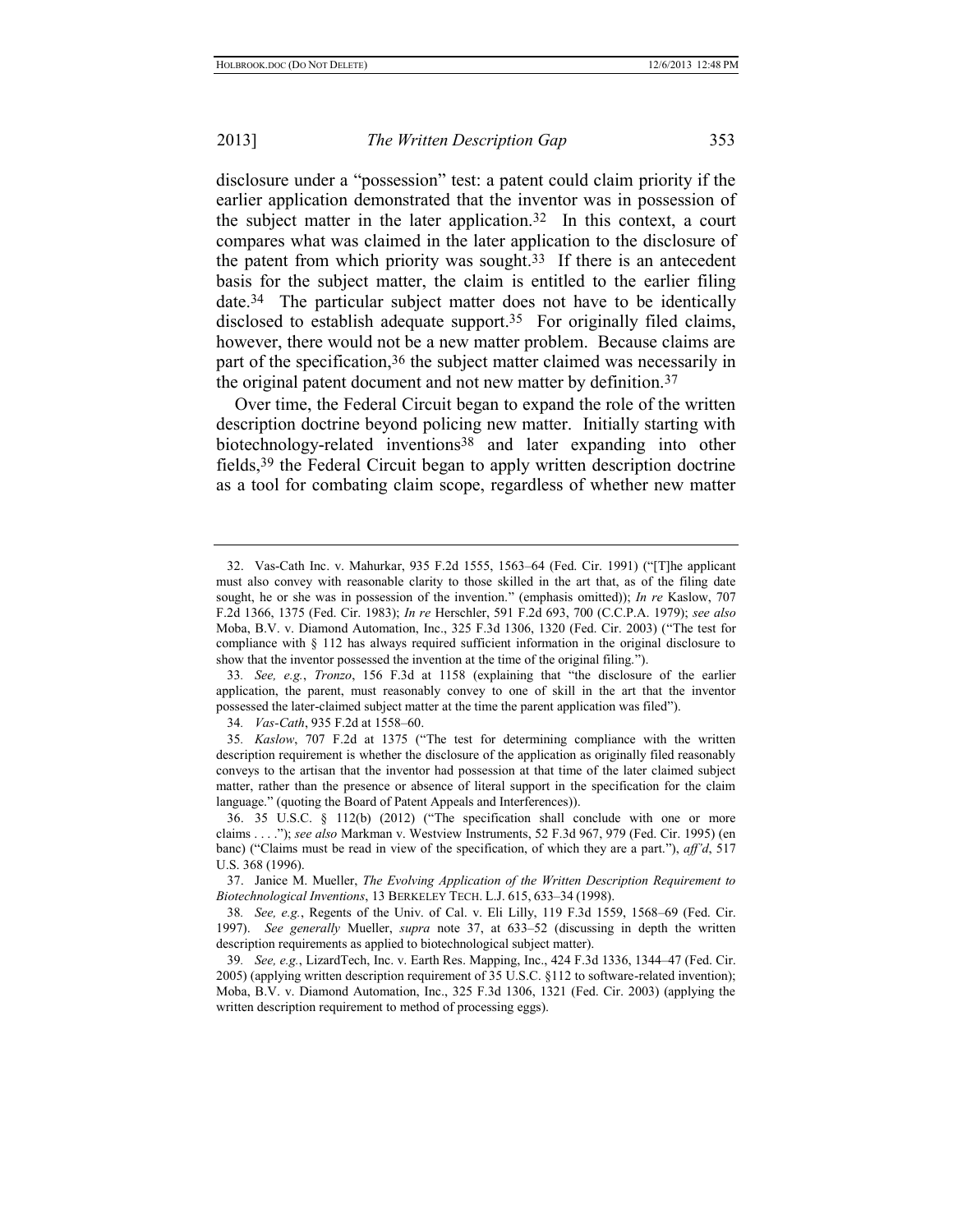was introduced into the patent.<sup>40</sup> This new doctrine applied to originally filed claims as well as later-submitted or amended claims.41

The en banc Federal Circuit resolved the controversy and uncertainty surrounding this doctrine in *Ariad Pharmaceuticals, Inc. v. Eli Lilly and Co.* 42 The technology at issue involved methods for regulating gene expression in order to reduce harmful symptoms of various diseases.<sup>43</sup> The claims were broad genus claims, covering the use of all substances that "achieved the desired result of reducing the binding" of the relevant protein to particular sites.44 The claims actually contained a single step: reducing the activity of the relevant protein.45 Unfortunately for Ariad, the specification only hypothesized how that step was to be performed. Specifically, it only offered three hypothetical classes of compounds that inhibit gene expression, but nothing in the specification suggested that the inventor identified any particular molecules that actually worked.46 The court concluded that this thin disclosure failed the written description requirement and invalidated the claims.<sup>47</sup>

The en banc court explained the rationale for the written description requirement: the doctrine helps to combat "genus claims that use functional language to define the boundaries of a claimed genus."48 These broad claims may "simply claim a desired result, and may do so without describing species that achieve that result,"49 which would disrupt the appropriate quid pro quo between inventors and the public.<sup>50</sup>

#### *B. Obvious Variants are Not Considered within the Possession of the Inventor*

*Ariad* confirmed that the written description requirement can be used to invalidate overly broad claims regardless of concerns of priority. Determining what disclosure is sufficient to satisfy the written

<sup>40</sup>*. Moba*, 325 F.3d at 1319–20 (discussing two variants of written description law). *See generally* Holbrook, *Patents, Presumptions*, *supra* not[e 7,](#page-4-0) at 794–95 (discussing the expansion of the doctrine). There is a rich literature discussing the written description requirement's evolution. *See id.* at 792–93 n.86.

<sup>41</sup>*. Regents of the Univ. of Cal.*, 119 F.3d at 1568–69 (applying doctrine to originally filed claims).

<sup>42.</sup> 598 F.3d 1336 (Fed. Cir. 2010) (en banc).

<sup>43</sup>*. Id.* at 1340.

<sup>44</sup>*. Id.* at 1341.

<sup>45</sup>*. Id.* at 1354.

<sup>46</sup>*. Id.*

<sup>47</sup>*. Id.* at 1357–58.

<sup>48</sup>*. Id.* at 1349.

<sup>49</sup>*. Id.*

<sup>50</sup>*. Id.* at 1345.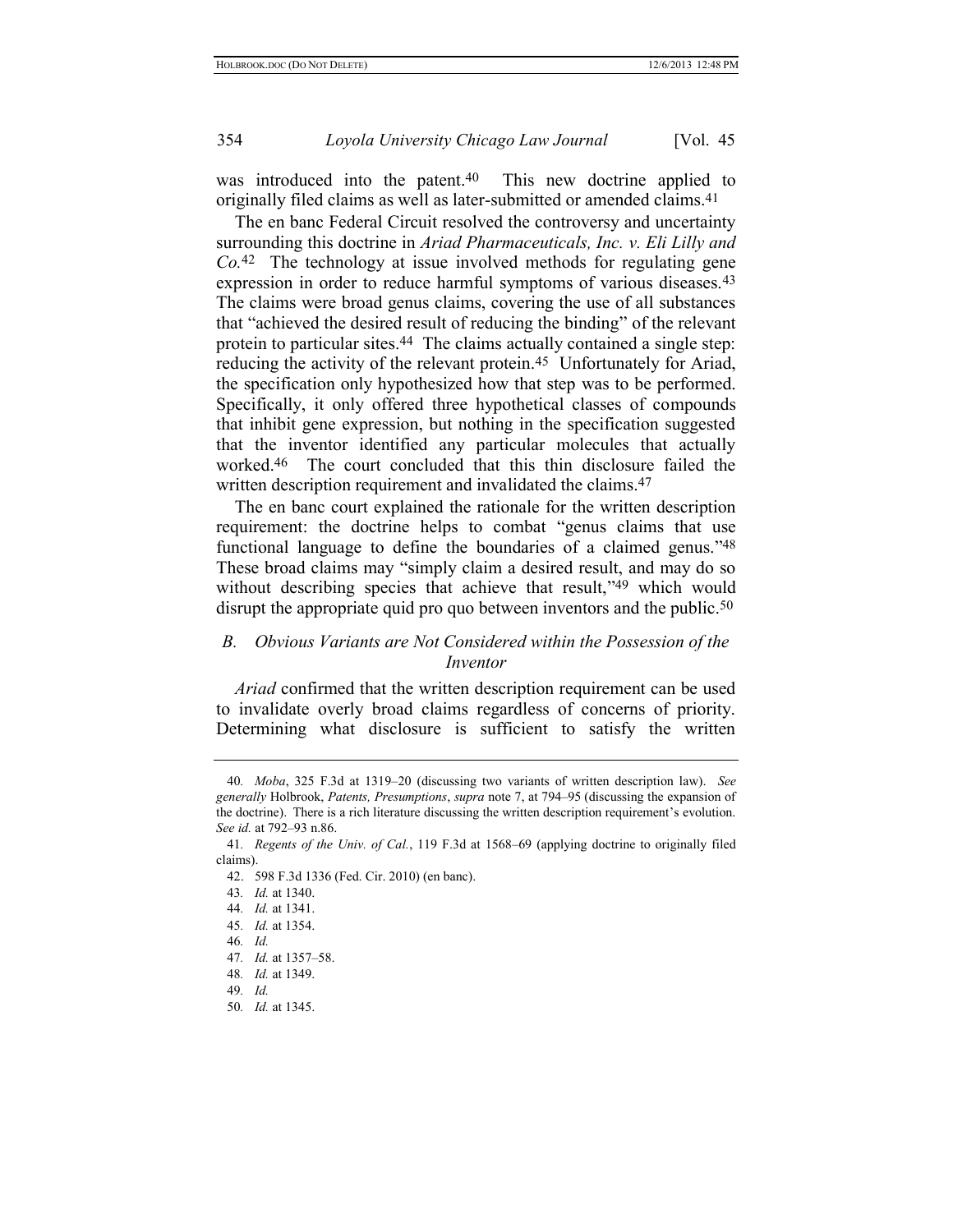description requirement, however, is a different challenge. Even the court in *Ariad* candidly admitted that "[t]he term 'possession[]' . . . has never been very enlightening" when assessing the written description requirement.51

The court thereafter offered a few "broad principles" to help guide a fact finder in assessing the sufficiency of a patent disclosure.<sup>52</sup> Drawing upon the priority cases, the court noted that

the written description requirement does not demand either examples or an actual reduction to practice; 53 a constructive reduction to practice that in a definite way identifies the claimed invention can satisfy the written description requirement.<sup>54</sup> Conversely, we have repeatedly stated that actual "possession" or reduction to practice outside of the specification is not enough. Rather, as stated above, it is the specification itself that must demonstrate possession.<sup>55</sup>

Importantly for this Essay, the court also addressed the specificity with which a particular embodiment must be disclosed for adequate support to exist. The court noted that, to satisfy the written description requirement, the specification does not have to "recite the claimed invention *in haec verba*."56 Nevertheless, the court made clear that "a description that merely renders the invention obvious does not satisfy the requirement."57

This exclusion of obvious variants has its genesis in slightly older Federal Circuit cases, although the rule is not a venerable one of considerable age. While recent panels have recited the rule, both before and after *Ariad*, 58 the origin of the rule traces back to *Lockwood v.* 

<sup>51</sup>*. Id.* at 1351.

<sup>52</sup>*. Id.* at 1352.

<sup>53</sup>*. Id.*; Fox Grp., Inc. v. Cree, Inc., 700 F.3d 1300, 1305 (Fed. Cir. 2012). "Reduction to practice" is a term of art in patent law, where the inventor has created a physical embodiment of the invention that works for its intended purpose. *Fox Grp., Inc.*, 700 F.3d at 1305.

<sup>54.</sup> *Ariad*, 598 F.3d at 1352; *see also* Solvay S.A. v. Honeywell Int'l, Inc., 622 F.3d 1367, 1376 (Fed. Cir. 2010) (further discussing actual reduction versus constructive reduction practice). A constructive reduction to practice occurs when an applicant files an application that satisfies the disclosure requirements of 35 U.S.C.  $\S$  112(a), which include providing an adequate written description and an enabling disclosure. Thus, an inventor can file an application even if she has not physically constructed a working embodiment (i.e., actually reduced the invention to practice).

<sup>55</sup>*. Ariad*, 598 F.3d at 1352 (citations omitted).

<sup>56</sup>*. Id.*

<sup>57</sup>*. Id.*

<sup>58.</sup> *See, e.g.*, Research Corp. Techs. Inc. v. Microsoft Corp., 627 F.3d 859, 870 (Fed. Cir. 2010) ("Entitlement to a filing date extends only to subject matter that is disclosed; not to that which is obvious." (internal citations omitted)); *In re* Meyer Mfg. Corp., 411 Fed. Appx. 316, 319 (Fed. Cir. 2010) (describing the difference between the obviousness principle and the written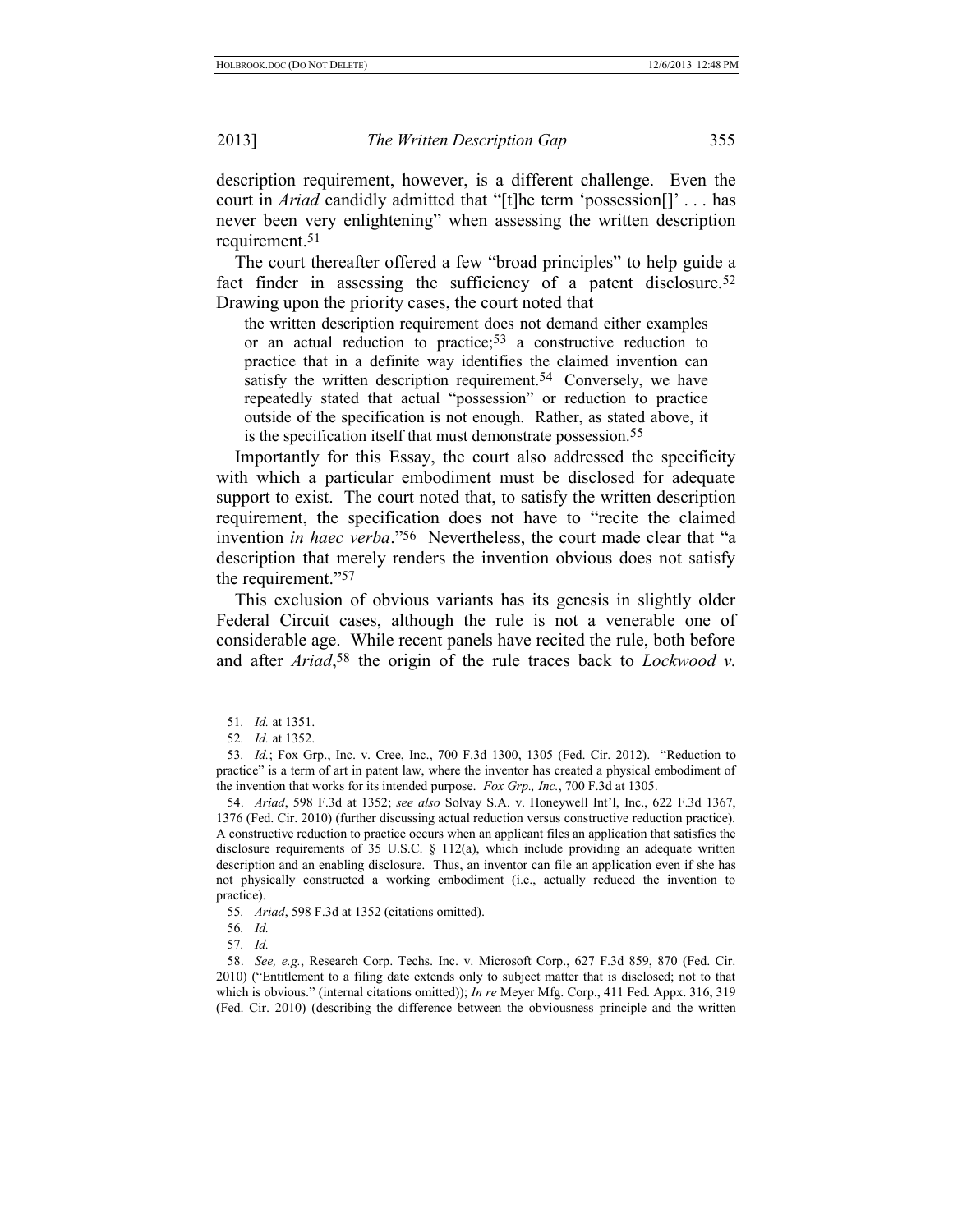*American Airlines, Inc.* 59 The court in *Lockwood* confronted a traditional priority issue where the patent holder claimed priority to an earlier application.<sup>60</sup> In the case, there were a series of applications prior to the one that eventually issued as the patent at issue.61 The law is clear that, "[i]n order to gain the benefit of the filing date of an earlier application, . . . each application in the chain leading back to the earlier application must comply with the written description requirement."62 The patent holder suggested that an earlier application would render the claimed invention obvious, entitling the patent holder to rely on the earlier filing date to avoid intervening prior art. 63 The Federal Circuit rejected this argument:

Entitlement to a filing date does not extend to subject matter which is not disclosed, but would be obvious over what is expressly disclosed. It extends only to that which is disclosed. While the meaning of terms, phrases, or diagrams in a disclosure is to be explained or interpreted from the vantage point of one skilled in the art, all the limitations must appear in the specification. The question is not whether a claimed invention is an obvious variant of that which is disclosed in the specification. Rather, a prior application itself must describe an invention, and do so in sufficient detail that one skilled in the art can clearly conclude that the inventor invented the claimed invention as of the filing date sought.<sup>64</sup>

The court reasoned further that "[o]ne shows that one is 'in possession' of the invention by describing the invention, with all its claimed limitations, not that which makes it obvious."65 Other cases

description principle); PowerOasis, Inc. v. T-Mobile USA, Inc., 522 F.3d 1299, 1306 (Fed. Cir. 2008) (requiring that the written description actually or inherently disclose the claim element); *Regents of the Univ. of Cal.*, 119 F.3d at 1567 (explaining that a specification which only provides a general method of producing human insulin cDNA and a description of the human insulin A and B chain amino acid sequences which it encodes does not provide a proper written description of that human insulin cDNA).

<sup>59.</sup> 107 F.3d 1565 (Fed. Cir. 1997).

<sup>60</sup>*. Id.* at 1571.

<sup>61</sup>*. Id.*

<sup>62</sup>*. Id.*

<sup>63</sup>*. Id.*

<sup>64</sup>*. Id.* at 1571–72.

<sup>65</sup>*. Id.* at 1572 (emphasis omitted). The court has also taken pains to distinguish enablement from written description by noting that "[i]t is 'not a question of whether one skilled in the art might be able to construct the patentee's device from the teachings of the disclosure . . . . Rather, it is a question whether the application necessarily discloses that particular device.'" Martin v. Mayer, 823 F.2d 500, 505 (Fed. Cir. 1987) (quoting Jepson v. Coleman, 314 F.2d 533, 536 (C.C.P.A. 1963) (emphasis omitted)); *see also* Hyatt v. Boone, 146 F.3d 1348, 1353–54 (Fed. Cir. 1998) (same). *But see* Brief for Mark D. Janis & Timothy R. Holbrook as Amici Curiae In Support of Neither Party at 6–13, Ariad Pharm., Inc. v. Eli Lilly & Co., 598 F.3d 1336 (Fed. Cir.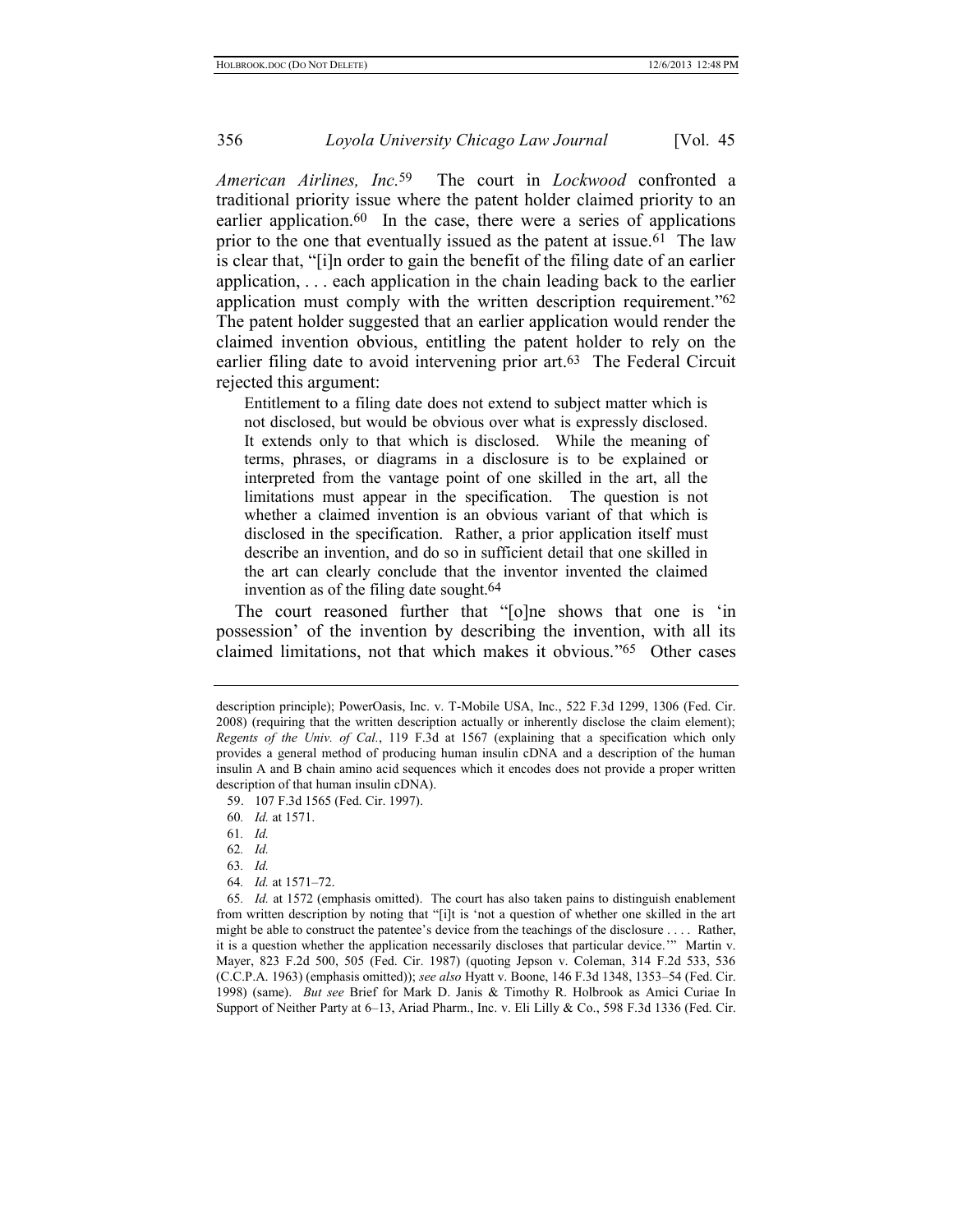have subsequently embraced this approach to assessing whether a claim satisfies the written description requirement.<sup>66</sup>

Nevertheless, this "obvious variant" rule creates an odd wrinkle for patent applicants—one that is often overlooked. An applicant need not identically describe a particular embodiment to satisfy the written description requirement; disclosure of an equivalent is sufficient. 67 But a description that renders a variant obvious—likely because an aspect of the claimed invention has not been expressly disclosed—is not enough to show possession. For example, a disclosure that describes a screw likely provides sufficient support for a claim including a limitation for a nail. But a disclosure that omits any discussion of the screw, even if the person having ordinary skill in the art ("PHOSITA") would view the use of a screw or nail as obvious, would not be sufficient. What would constitute equivalent and sufficient versus obvious and insufficient is a difficult line to draw, if there even is a difference.<sup>68</sup>

#### *C. Critique of the Obvious Variant Rule—if Obvious, Why Not "In Possession?"*

Interestingly, the obvious variant rule has received virtually no scholarly attention or criticism. This dearth of discussion is particularly surprising given the amount of attention the written description requirement has received generally.69 It is even more surprising when

<sup>2010) (</sup>en banc) (No. 2008-1248), 2009 WL 3657814 (arguing that enablement can police both scope and priority).

<sup>66</sup>*. See, e.g.*, PowerOasis, Inc. v. T-Mobile, Inc., 522 F.3d 1299, 1306 (Fed. Cir. 2008); *In re* Huston, 308 F.3d 1267, 1277 (Fed. Cir. 2002); Tronzo v. Biomet, Inc., 156 F.3d 1154, 1158 (Fed. Cir. 1998).

<sup>67.</sup> Lockwood v. Am. Airlines, Inc., 107 F.3d 1565, 1572 (Fed. Cir. 1997) ("Although the exact terms need not be used *in haec verba*, the specification must contain an equivalent description of the claimed subject matter." (internal citation omitted)).

<sup>68.</sup> Assuming the court intended "equivalent" to draw upon ideas underlying the doctrine of equivalents, both the Federal Circuit and commentators have suggested that obviousness and equivalency are essentially the same. *See* Festo Corp. v. Shoketsu Kinzoku Kogyo Kabushiki Co., 493 F.3d 1368, 1380 (Fed. Cir. 2007) ("But there is a strong argument that an equivalent cannot be both non-obvious and insubstantial."); Roton Barrier, Inc. v. Stanley Works, 79 F.3d 1112, 1128 (Fed. Cir. 1996) (Nies, J., additional views) ("A substitution in a patented invention cannot be both nonobvious and insubstantial."); Alan L. Durham, *Patent Symmetry*, 87 B.U. L. REV. 969, 993–94 (2007) (noting similarity between obviousness and equivalency). *But see* Atlas Powder Co. v. E.I. du Pont De Nemours & Co., 750 F.2d 1569, 1580 (Fed. Cir. 1984) (rejecting rule that separate patent precludes finding of equivalency).

<sup>69</sup>*. See, e.g.*, Holbrook, *Patents, Presumptions*, *supra* note [7,](#page-4-0) at 795; Janis, *supra* note [23;](#page-7-1) Duane M. Linstrom, *Spontaneous Mutation: A Sudden Change in the Evolution of the Written Description Requirement as It Applies to Genetic Patents*, 40 SAN DIEGO L. REV. 947, 970 (2003); Janice M. Mueller, *The Evolving Application of the Written Description Requirement to Biotechnological Inventions*, 13 BERKELEY TECH. L.J. 615, 615–51 (1998); Harold C. Wegner,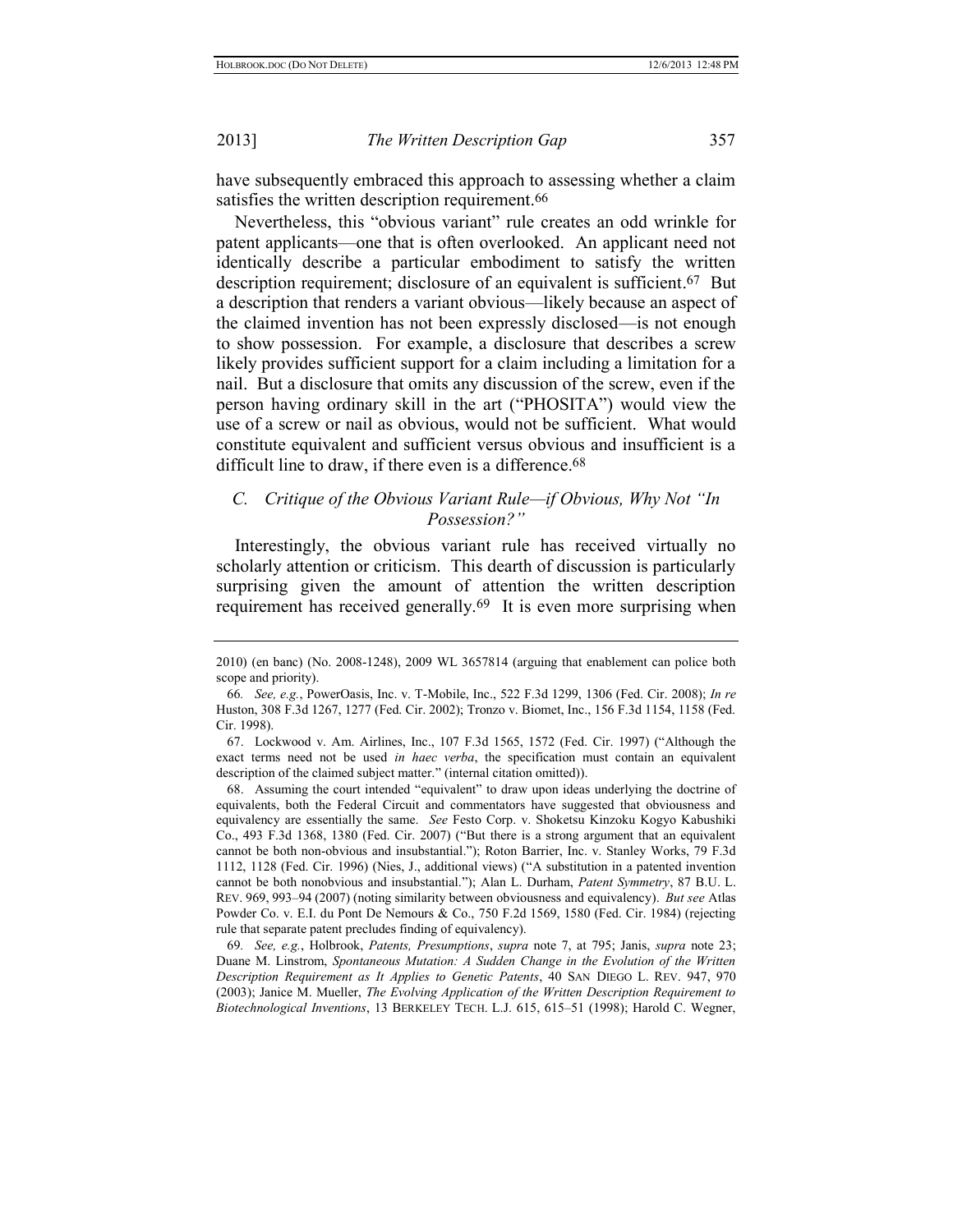one reviews the *Lockwood* decision, because it offers no justification for the rule. In short, why isn't an obvious variant viewed as showing that the inventor was in possession of the claimed invention? This Section discusses the advantages and disadvantages of the obvious variant rule.

#### 1. Arguments Against the Obvious Variant Rule

The efficacy of this rule is questionable because the patent system does not permit an applicant to obtain a patent on obvious variations in the state of the art.70 In some sense, therefore, an obvious invention is already within the grasp of the PHOSITA. 71 An obvious variant, therefore, is within the possession of the public. From a validity perspective, therefore, it seems theoretically inconsistent to treat an invention as being within the possession of the inventor for purposes of the obviousness doctrine but not within the possession of the applicant for purposes of written description doctrine.

Patent law has used obviousness to measure possession in other contexts as well. Under the 1952 Patent Act, an applicant can demonstrate an earlier invention date by showing she had created a version of the invention that would render any subsequent piece of prior art obvious. In this context, the applicant is able to antedate a potential prior art reference by showing she came up with her invention before the reference. Specifically, in *In re Stryker*, the CCPA held that if the inventor can demonstrate that she invented something that would render the claim obvious, the applicant could antedate the reference.72 The applicant had proven he had reduced a variant of the invention to practice prior to the date of an issued patent, but what the applicant had created did not contain all of the limitations in his actual claim.73 Nevertheless, the court concluded that because what he had reduced to practice would render the prior art patent obvious, the applicant had effectively antedated the reference and removed it as a piece of prior

*When a Written Description Is Not a "Written Description": When* Enzo *Says It's Not*, 12 FED. CIR. B.J. 271, 274 (2002).

<sup>70</sup>*. See* 35 U.S.C. § 103 (2012) ("A patent for a claimed invention may not be obtained . . . if the differences between the claimed invention and the prior art are such that the claimed invention as a whole would have been obvious before the effective filing date of the claimed invention to a person having ordinary skill in the art . . . .").

<sup>71</sup>*. See* Holbrook, *supra* note [5,](#page-3-0) at 169–73 (discussing relationship between enablement, obviousness, and possession); Timothy R. Holbrook, A Possession-Based Approach to Patent Validity (2013) (unpublished manuscript) (draft on file with author) (offering a possession-based theory of obviousness).

<sup>72</sup>*. In re* Stryker, 435 F.2d 1340, 1341–42 (C.C.P.A. 1971).

<sup>73</sup>*. Id.* at 1341.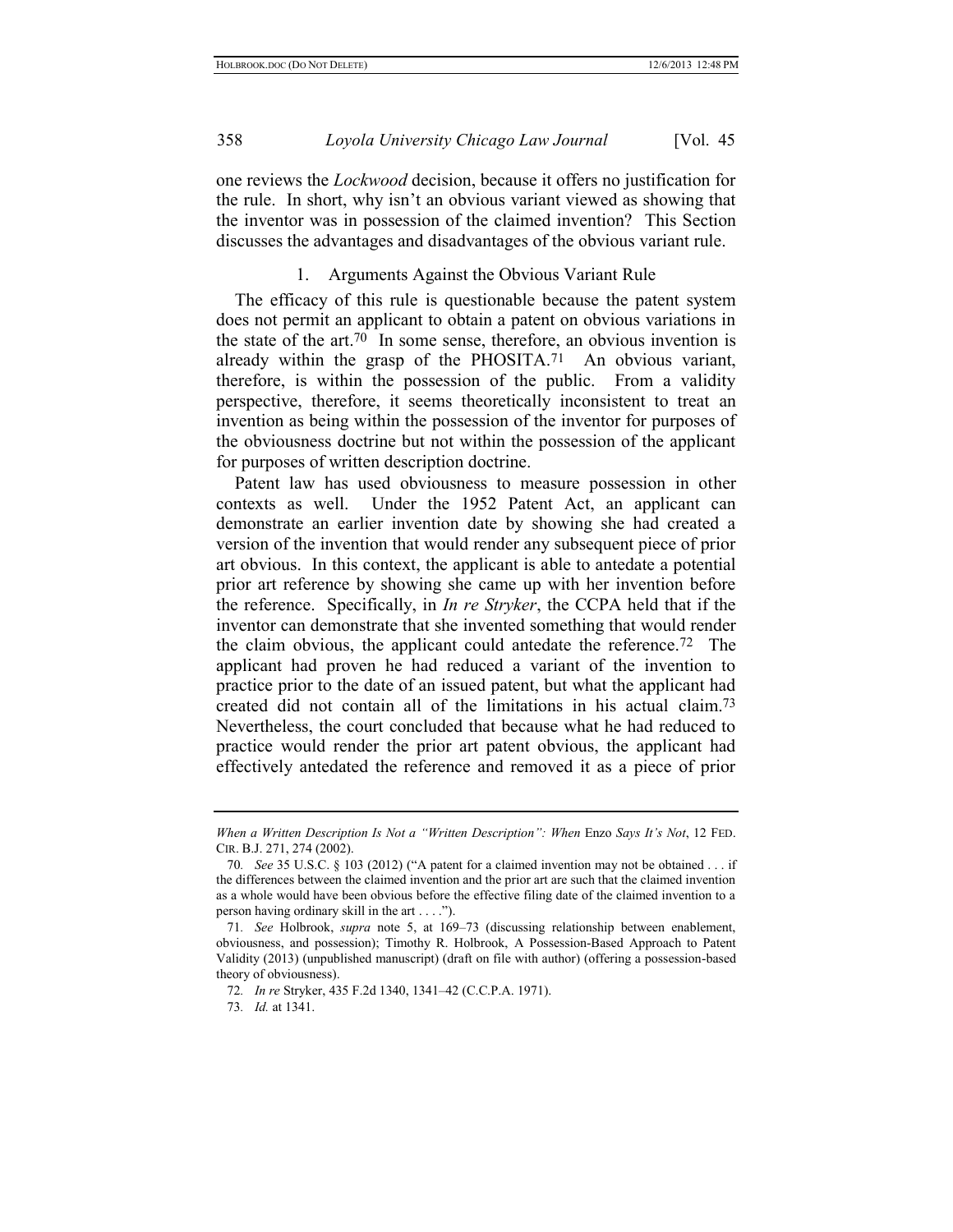art.74 In this context, therefore, the court used obviousness to demonstrate that the inventor was sufficiently in possession of the invention to justify antedating the reference.75

The written description doctrine could operate very similarly in these circumstances. If the variant is obvious in light of the disclosure, it is highly likely that the specification would enable one of ordinary skill in the art to make it. If one of skill in the art could actually make and use the device, then one would think that the inventor had demonstrated sufficiently that she was in possession of the claimed invention.<sup>76</sup>

#### 2. Arguments in Favor of the Obvious Variant Rule

There are other patent law doctrines, however, that could support the obvious variant rule by analogy. In these circumstances, the law treats obvious variants as beyond the reach of an applicant. The issue of a sufficient disclosure is similar to that of the public dedication rule. The public dedication rule effectively precludes a patent owner from covering any embodiment of the invention that she disclosed in the application but failed to claim.<sup>77</sup> In particular, the patentee cannot use the doctrine of equivalents to cover disclosed but unclaimed embodiments of the invention.78 This doctrine necessarily raised the issue of what disclosure is sufficient to trigger the public dedication rule.79 Relevant to the written description gap, the question is whether the public dedication rule would be triggered if the specification did not disclose the precise device accused of infringement but instead only rendered it obvious.

Although the Federal Circuit has not squarely addressed the issue, the likely answer is that obvious variants are not considered to be dedicated

<sup>74</sup>*. Id.* at 1341–42.

<sup>75</sup>*. See also In re* Spiller, 500 F.2d 1170, 1177 (C.C.P.A. 1974) ("The question, then, is whether the rule of *Stryker* ought to be extended to a situation where the [showing of prior invention] is not fully commensurate with the reference but renders the claimed invention obvious. We think *Stryker* is controlling in this situation as well . . . .").

<sup>76</sup>*. See* Holbrook, *supra* note [5,](#page-3-0) at 161–63 (arguing that enablement, not written description, is the best way to demonstrate possession).

<sup>77</sup>*. See* Johnson & Johnston Assocs. Inc. v. R.E. Serv. Co., Inc., 285 F.3d 1046, 1054 (Fed. Cir. 2002) (en banc) ("Application of the doctrine of equivalents to recapture subject matter deliberately left unclaimed would 'conflict with the primacy of the claims in defining the scope of the patentee's exclusive right.'" (quoting Sage Prods. Inc. v. Devon Indus., Inc., 126 F.3d 1420, 1424 (Fed. Cir. 1997))).

<sup>78</sup>*. Id.*

<sup>79</sup>*. See* Mark D. Janis & Timothy R. Holbrook, *Patent Law's Audience*, 97 MINN. L. REV. 72, 107–11 (2011) (discussing the disclosure-dedication rule and other specification-based doctrines of surrender).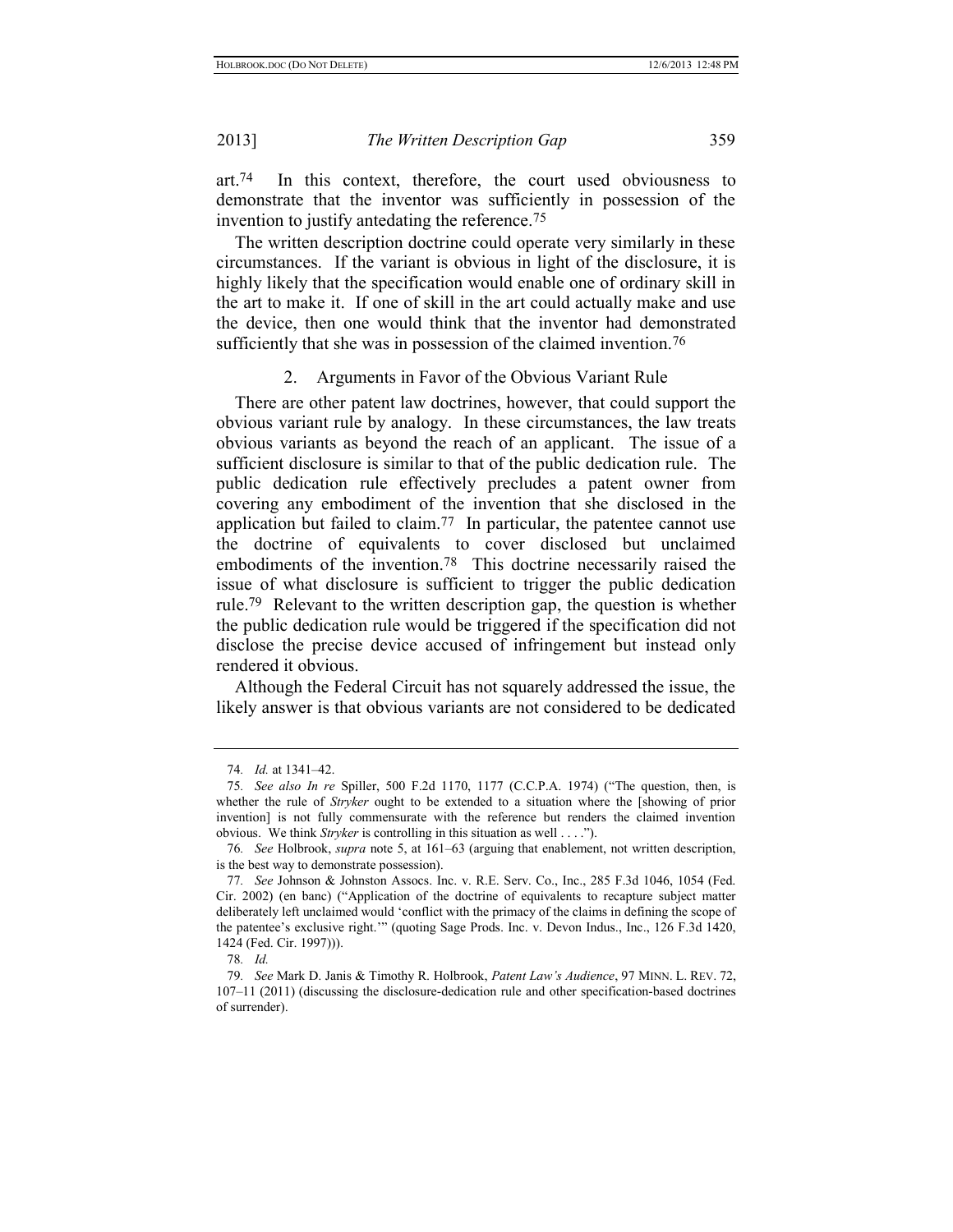to the public. If the specific embodiment is not actually disclosed, then the rationale underlying the rule—that the inventor should have claimed the variant80—is greatly undermined. The courts only view the subject matter disclaimed if it is expressly listed in the patent document.<sup>81</sup> It would be a harsh rule indeed if the patentee were deemed to have dedicated not only disclosed embodiments but also all obvious embodiments if they were not expressly claimed. Such a rule could severely curtail the availability of the doctrine of equivalents.

Another area in which patent law, at present, does not treat possession and obviousness interchangeably is under the new firstinventor-to-file regime provided by the America Invents Act ("AIA"). Under the AIA, prior art is defined relative to the filing date: if the invention is described in a patent or printed publication, or is offered for sale or used publicly before the application date, then it is invalid.<sup>82</sup> One exception to this rule, however, is when the applicant can show that she disclosed the subject matter claimed in the patent prior to such acts, or when a third party who derived the subject matter from her disclosed the subject matter before those acts.<sup>83</sup>

The question that arose is if that earlier disclosure with its origins from the applicant does not identically disclose the subject matter but instead renders it obvious, would that be sufficient to remove the piece of prior art, in a manner akin to *Stryker*? As a preliminary matter, the USPTO suggested in its preliminary guidelines implementing the AIA that such disclosures would not exclude the prior art: only a disclosure of the identical subject matter can be used to antedate a prior art reference.84 The preliminary guidelines noted that

[e]ven if the only differences between the subject matter in the prior art disclosure that is relied upon under 35 U.S.C. 102(a) and the subject matter publicly disclosed by the inventor before such prior art disclosure are mere insubstantial changes, or only trivial or *obvious* 

<sup>80.</sup> Holbrook, *supra* not[e 2,](#page-3-1) at 22.

<sup>81</sup>*. See, e.g.*, Toro Co. v. White Consol. Indus., Inc., 383 F.3d 1326, 1333–34 (Fed. Cir. 2004) (discussing sufficiency of disclosure to trigger public dedication rule); PSC Computer Prods., Inc. v. Foxconn Int'l, 355 F.3d 1353, 1360 (Fed. Cir. 2004) (same).

<sup>82.</sup> Pub. L. No. 112-29, § 3, 125 Stat. 284, 285–86 (2011) (codified at 35 U.S.C. § 102(a)(1)).

<sup>83.</sup> *Id.* at 286 (codified at 35 U.S.C. § 102(b)(1)(B)). For examples of how the AIA prior art provisions work, see MOORE, HOLBROOK & MURPHY, *supra* note [7,](#page-4-0) at 691–98.

<sup>84.</sup> Examination Guidelines for Implementing the First-Inventor-to-File Provisions of the Leahy-Smith America Invents Act, 77 Fed. Reg. 43,759, 43,767 (July 26, 2012) (to be codified at 37 C.F.R. pt. 1).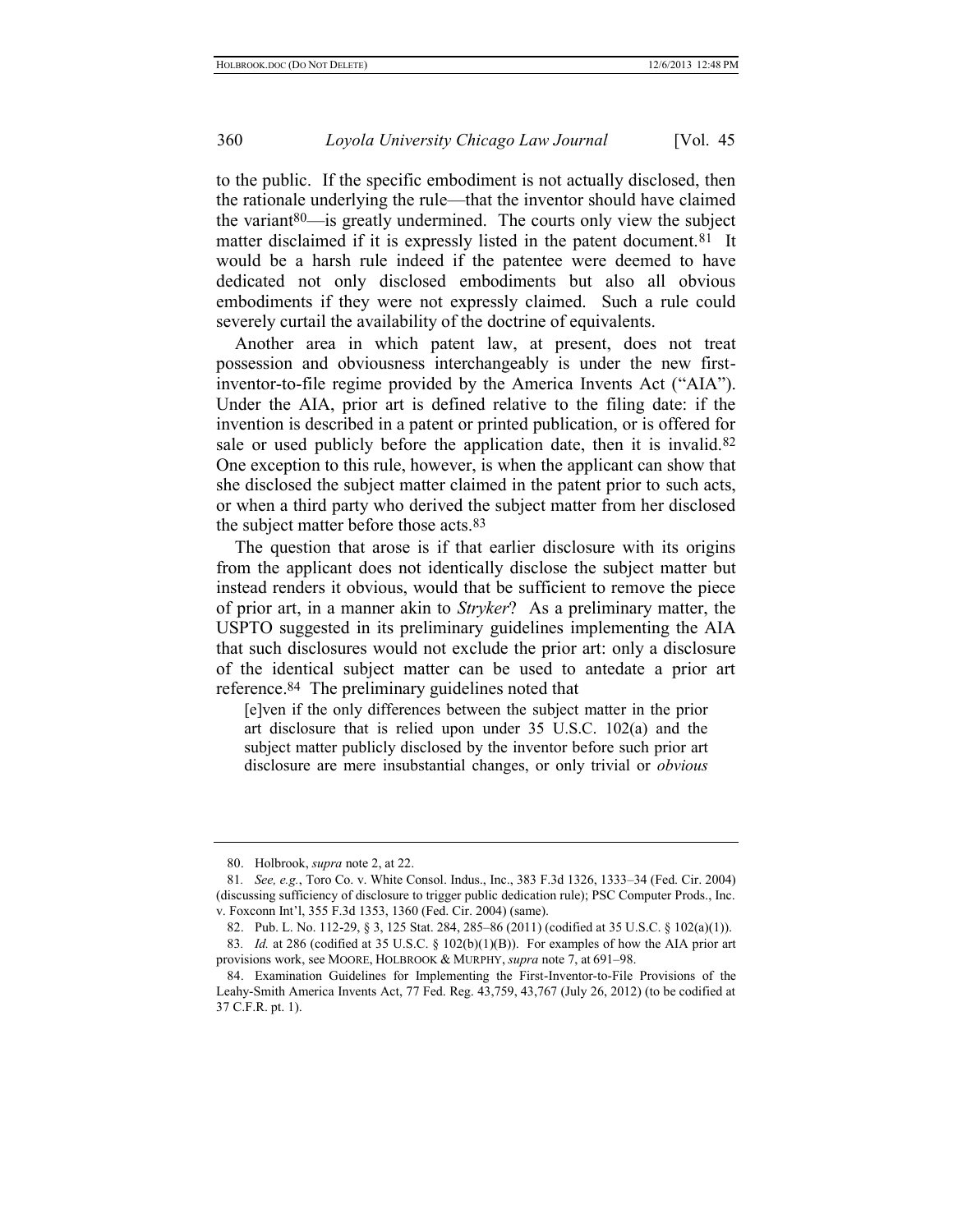*variations*, the exception under 35 U.S.C. 102(b)(1)(B) does not apply.85

In this context, an obvious variant—like the written description rule—is not considered as demonstrating possession by the applicant. The USPTO promulgated final rules guidelines seem to step back slightly from this strict rule. There is no longer a reference to "obvious variations," though the USPTO insists that the earlier disclosure must still be identical.<sup>86</sup> In any event, the USPTO lacks substantive rulemaking authority, and therefore, it remains to be seen whether the courts agree with this approach to the new section 102.87

Aside from these comparisons, a number of policies arguably support the exclusion of obvious variants from the scope of a patent's written description. The Federal Circuit has emphasized, both in the written description context and others, the primacy of the patent disclosure.<sup>88</sup> For example, the court in *Ariad* emphasized that possession can only be demonstrated by the patent document.89 Evidence that the applicant had *actually* reduced the invention to practice in a lab is irrelevant to the written description analysis unless the reduction to practice is memorialized in the patent document itself.90 The court therefore hoped to channel more information into the patent document to aid in public notice and fulfilling the disclosure function of the patent system.

The exclusion of obvious variants from the written description rule complements these public notice and disclosure functions. If the patent applicant wants to claim certain variations of the invention, then she

<sup>85.</sup> *Id.* (emphasis added).

<sup>86.</sup> Examination Guidelines for Implementing the First Inventor To File Provisions of the Leahy-Smith America Invents Act, 78 Fed. Reg. 11,059, 11,061, 11,065–68, (Feb. 14, 2013) (to be codified at C.F.R. pt. 1). The USPTO still requires identical subject matter but permits that the earlier disclosure need not be "a verbatim or *ipsissimis verbis* disclosure." *Id.* at 11,077.

<sup>87</sup>*. See* Ass'n for Molecular Pathology v. U.S. Patent and Trademark Office, 689 F.3d 1303, 1344 (Fed. Cir. 2012) (Moore, J., concurring) (discussing the patentability of DNA from the human body), *aff'd in part, rev'd in part sub nom.* Ass'n for Molecular Pathology v. Myriad Genetics, Inc., 133 S.Ct. 2107 (2013); David Orozco, *Administrative Patent Levers*, 117 PENN. ST. L. REV. 1, 7 (2012) (stating that "the PTO, unlike most administrative agencies, lacks substantive rule-making authority, and its foray into substantive rulemaking will likely be reviewed by the federal courts").

<sup>88</sup>*. See* Ariad Pharm., Inc. v. Eli Lilly & Co., 598 F.3d 1336, 1351 (Fed. Cir. 2010) (en banc) (noting sufficiency of written description is satisfied by the four corners of the patent alone and not extrinsic evidence); Phillips v. AWH Corp., 415 F.3d 1303, 1317 (Fed. Cir. 2005) (en banc) (emphasizing intrinsic evidence in claim construction); *see also* Holbrook, *Patents, Presumptions*, *supra* note [7,](#page-4-0) at 808–25 (advocating use of presumptions to emphasize importance of intrinsic evidence while balancing views of the PHOSITA).

<sup>89</sup>*. Ariad*, 598 F.3d at 1351.

<sup>90</sup>*. Id.* at 1351–54.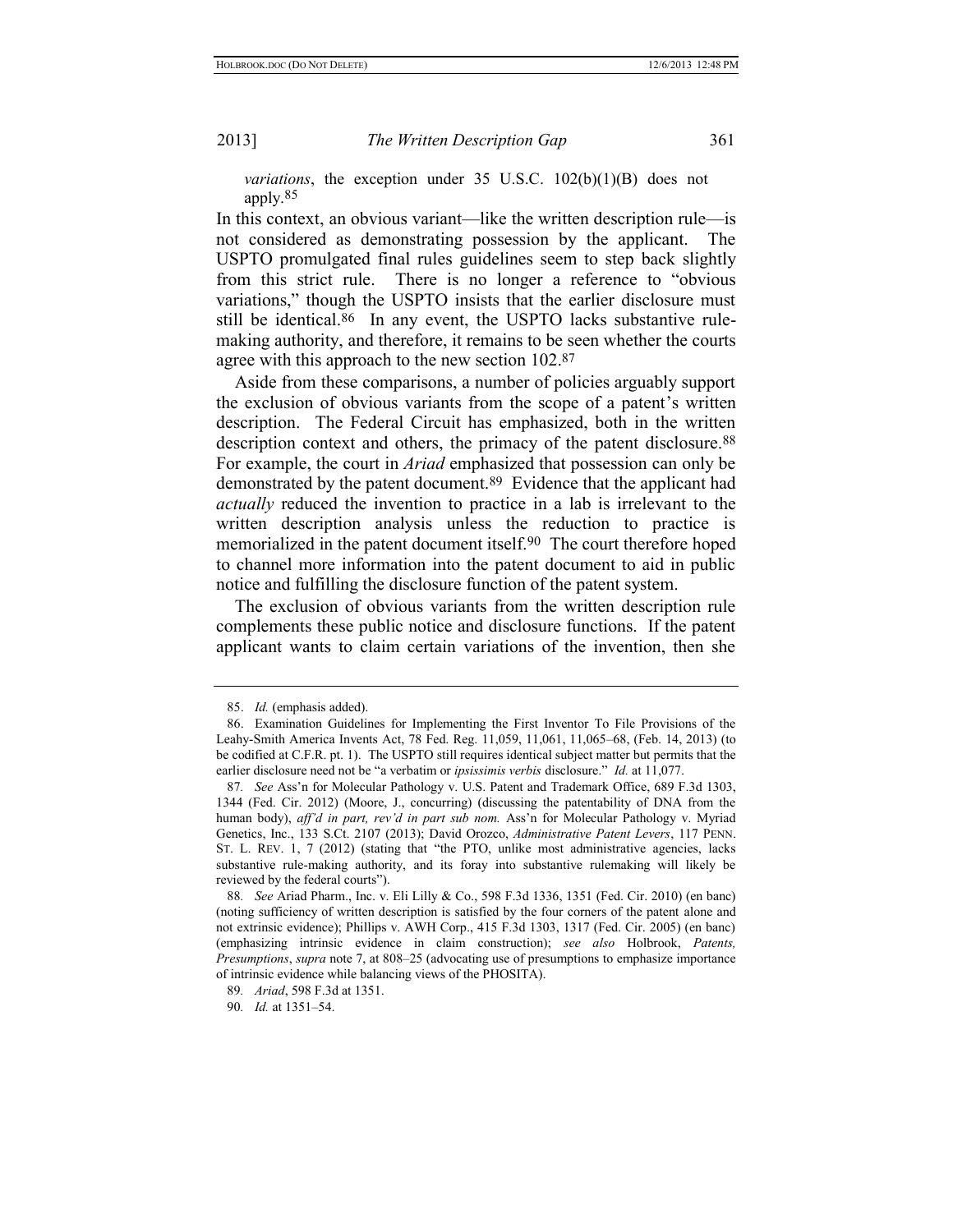needs to disclose them expressly (or equivalently) in the patent specification.

Permitting a patent applicant to claim obvious variants necessarily would involve consideration of information outside of the patent document itself. In the validity context, the obviousness inquiry is highly fact-intensive, involving consideration of a variety of factors, such as the knowledge of the PHOSITA and the scope and content of the prior art.91 To properly analyze whether the variant is obvious in light of the specification, therefore, would require the court to venture outside of the four corners of the patent document itself, comparing the state of the art to the disclosure to divine what the PHOSITA would know. The court, by adopting the obvious variant rule, in essence has concluded that the loss of certainty and the added cost of performing such an investigation are simply not worth the effort when the patentee could have simply disclosed the variant. In other words, the applicant should be overly inclusive in what she chooses to disclose in the initial application. The patent drafter is the lowest cost avoider in this situation.

#### *D. Evaluation of the Exclusion of Obvious Variants from Satisfying the Written Description Requirement*

The Federal Circuit adopted the rule that a specification that renders a particular embodiment obvious does not satisfy the written description requirement, and did so with little explanation or consideration of the benefits and disadvantages of such a rule. The rule is arguably inconsistent with a possession-based view of the patent disclosure. It does, however, serve the laudable interest in incentivizing more robust and timely disclosures in the initial application. Although I disagree with this rule, particularly on theoretical grounds, I will take the rule as a given for the remainder of this Essay.

#### II. THE INTERSECTION OF WRITTEN DESCRIPTION LAW AND OBVIOUSNESS—THE WRITTEN DESCRIPTION GAP

When discussing the written description doctrine, courts necessarily are concerned with the issue before it—whether the relevant claims are adequately supported by the specification. What courts do not (and should not) take into account is the possible future use of that patent (now with invalid claims) as a piece of prior art to be used against future patent applicants.

<sup>91</sup>*.* Graham v. John Deere Co., 383 U.S. 1, 17–18 (1966).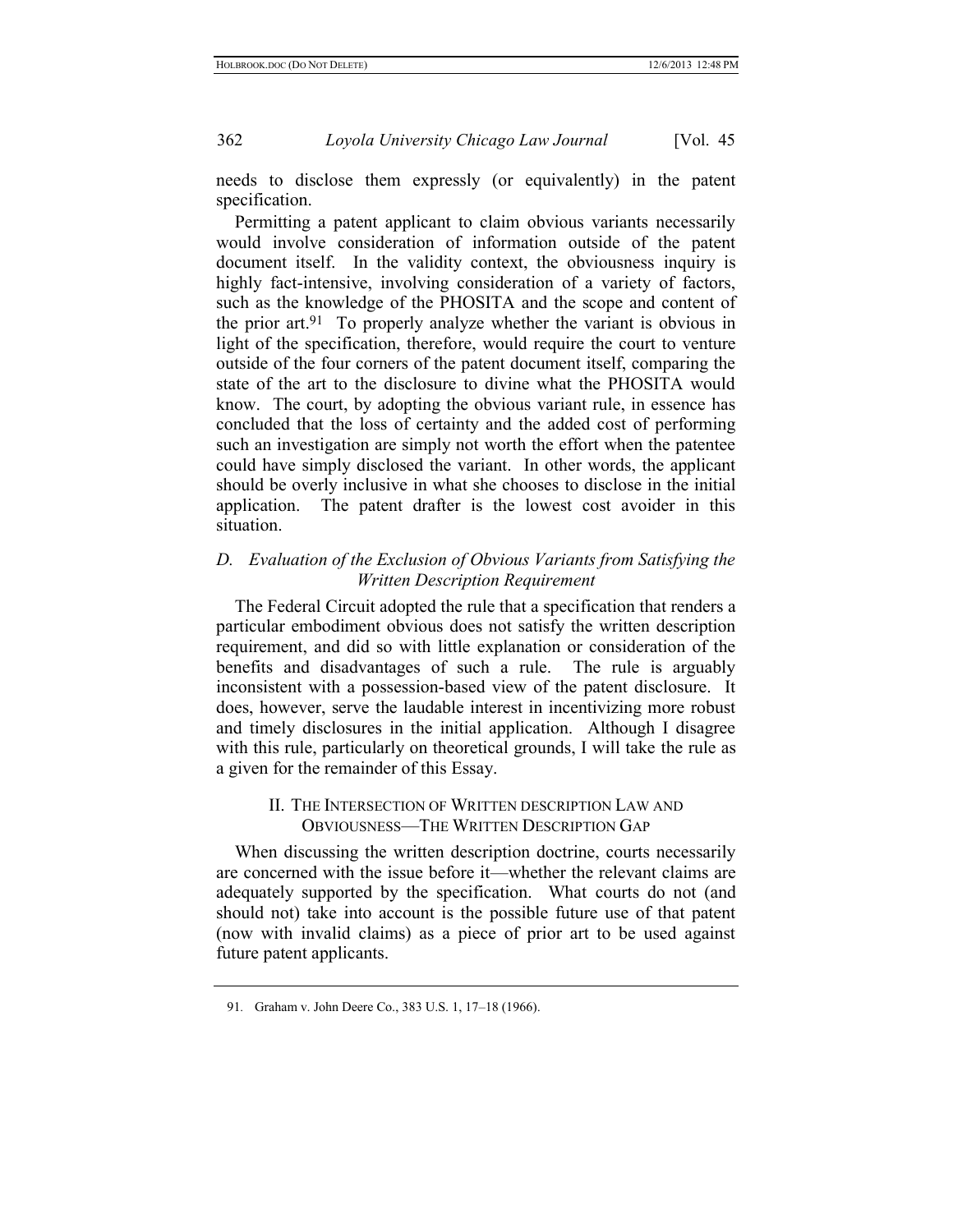Issued patents qualify as prior art under sections  $102(a)$ , (b), and (e) of the 1952 Patent Act<sup>92</sup> and under  $\S$  102(a) of the AIA.<sup>93</sup> Moreover, because issued patents are published, they would also qualify as a printed publication.94 Invalid claims in a patent application have no impact on the application's status as prior art because it is the patent *disclosure* that is relevant, not the claims. Prior art can be nearly anything,95 so long as it was publicly accessible before the relevant date.96 The standard is therefore capacious.

Because invalidating a patent claim does not eliminate a patent as a form of prior art, any issued patent, even one that contains a claim that is invalid for lack of adequate support in the specification, can also be a form of prior art. It could be used to invalidate a later patent claim as lacking novelty97 or being obvious.98 It is this latter use that creates the odd wrinkle in the relationship between the written description law and obviousness.

A patent claim is invalid if it would be obvious to one of skill in the art.99 In order to assess obviousness, a court considers the scope and

96*. In re* Lister, 583 F.3d 1307, 1316 (Fed. Cir. 2009) (concluding that manuscript became "accessible" when it was included in searchable online databases, which occurred after the critical date); Bruckelmyer v. Ground Heaters, Inc., 445 F.3d 1374, 1378–79 (Fed. Cir. 2006) (finding that a diagram in a Canadian patent application, but not in the issued patent, was sufficiently publicly accessible to constitute printed publication); *In re* Klopfenstein, 380 F.3d 1345, 1350–51 (Fed. Cir. 2004) (determining that a slide presentation constituted a printed publication because it was sufficiently publicly accessible). *See generally* Sean B. Seymore, *The "Printed Publication" Bar after* Klopfenstein*: Has the Federal Circuit Changed the Way Professors Should Talk About Science?*, 40 AKRON L. REV. 493, 494–95 (2007) (explaining how the *Klopfenstein* decision will affect science professors discussing their research).

97. § 3, 125 Stat. at 285–87 (codified at 35 U.S.C. § 102) (AIA); 35 U.S.C. § 102 (1952 Patent Act).

98. 35 U.S.C. § 103.

<sup>92.</sup> 35 U.S.C. §§ 102(a), (b), (e) (2012).

<sup>93.</sup> Pub. L. No. 112-29, § 3, 125 Stat. 284, 285–86 (2011) (codified at 35 U.S.C. § 102(a)).

<sup>94</sup>*. See id.* (AIA); 35 U.S.C. §§ 102(a), (b) (1952 Patent Act).

<sup>95</sup>*. In re* Epstein, 32 F.3d 1559, 1562–63, 1567–68 (Fed. Cir. 1994) (using a database product brochure and seminar book as prior art); MPEP § 901.06 (8th ed. Aug. 2001), *available at*  http://www.uspto.gov/web/offices/pac/mpep/old/E8R0\_900.pdf ("All printed publications may be used as references . . . .").

<sup>99.</sup> The timing element of the obviousness inquiry—i.e., at what time do we assess whether a claim is obvious—has shifted under the America Invents Act. Under the 1952 Patent Act, the statute required that obviousness be assessed "at the time the invention was made." *Id.* § 103(a). Judicial gloss made it clear, however, that obviousness was truly made as of the critical date i.e., the date one year prior to the application's filing date. *See In re* Foster, 343 F.2d 980, 990 (C.C.P.A. 1965); *see also* Timothy R. Holbrook, *The More Things Change, the More They Stay the Same: Implications of* Pfaff v. Wells Electronics, Inc. *and the Quest for Predictability in the On-Sale Bar*, 15 BERKELEY TECH. L.J. 933, 962–66, 984–91 (exploring use of on-sale bar for obviousness purposes and rejecting the "ready for patenting" test in the obviousness context).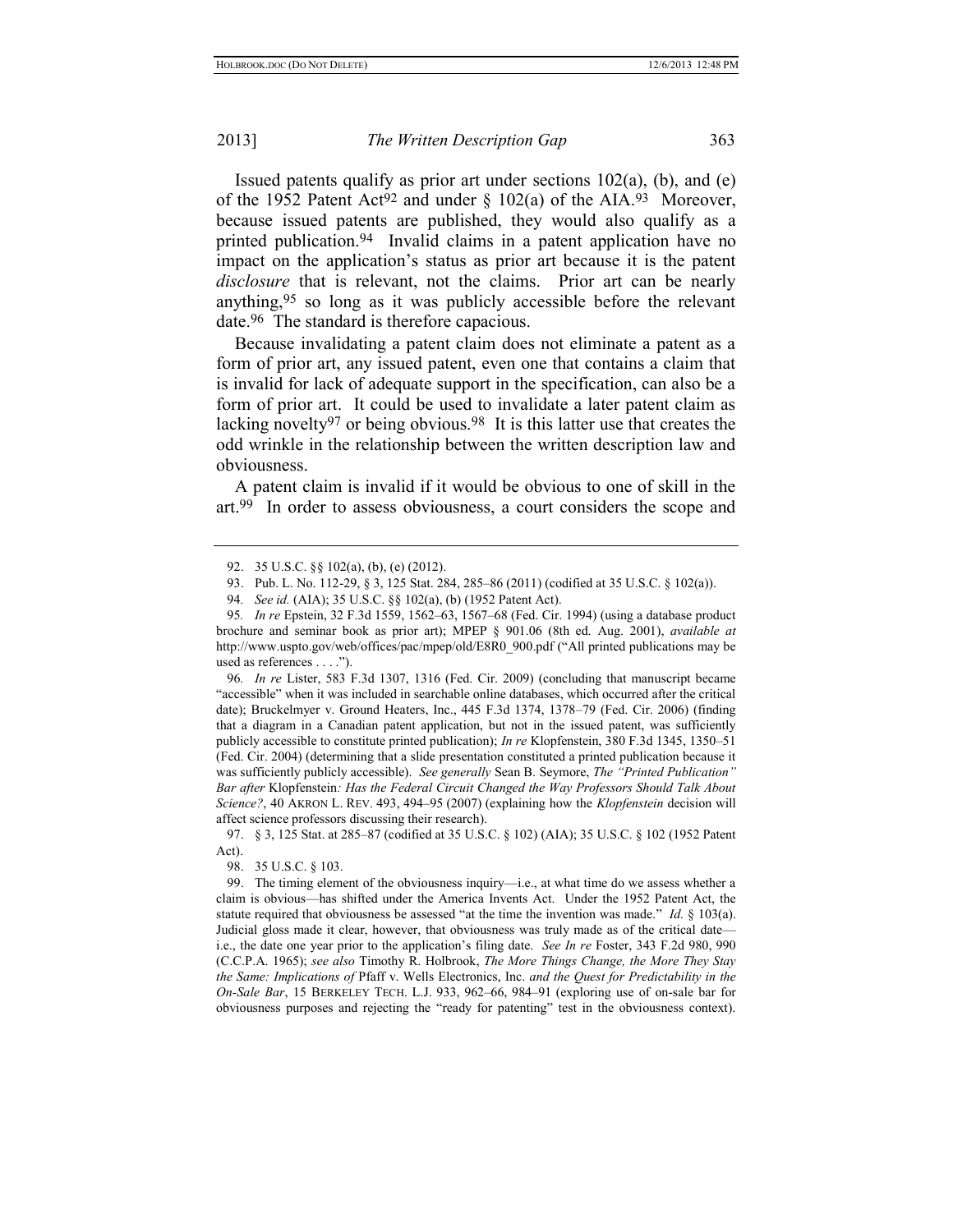content of the prior art, the differences between the prior art and the claimed invention, the level of ordinary skill in the art, and any other relevant secondary considerations, such as the commercial success of the invention, the failure of others, and long-felt but unsolved needs in the market.100 The obviousness requirement, codifying earlier Supreme Court precedent,<sup>101</sup> precludes an inventor from patenting something that, while technically new, is merely a trivial improvement on the state of the art.102

The obviousness inquiry therefore has significant implications for the written description doctrine. If a claim is held to fail the written description requirement because it merely claims something obvious in light of the specification, the patentee is precluded from claiming that embodiment. When that patent, however, is then used as prior art against a subsequent application that is also claiming that variant, then necessarily it would be obvious as well. The improvement would merely be a trivial advancement in the state of the art.

The consequence of this dynamic is that the "obvious variant" rule creates a gap in patent protection. The original applicant is unable to claim the variant because she did not provide adequate support in the specification. If obvious variants were viewed as falling within the possession of the original inventor, she would be able to claim patent protection for it. But, under the current rule, she cannot, absent potentially filing a CIP at the cost of the earlier filing date. Subsequent innovators, however, cannot claim the variant either because the original application renders that variant obvious as well. Neither the original inventor nor subsequent applicants can claim that variation.

Under the AIA, the timing for the obviousness inquiry is "before the effective filing date of the claimed invention." § 3, 125 Stat. at 287–88 (codified at 35 U.S.C. § 103).

<sup>100.</sup> Graham v. John Deere Co., 383 U.S. 1, 17–18; *see also* Transocean Offshore Deepwater Drilling, Inc. v. Maersk Drilling USA, Inc., 699 F.3d 1340, 1349–55 (Fed. Cir. 2012) (finding presumption of obviousness rebutted by secondary considerations).

<sup>101</sup>*. See* Hotchkiss v. Greenwood, 52 U.S. 248, 267 (1850) ("[F]or unless more ingenuity and skill in applying the old method of fastening the shank and the knob were required in the application of it to the clay or porcelain knob than were possessed by an ordinary mechanic acquainted with the business, there was an absence of that degree of skill and ingenuity which constitute essential elements of every invention."); *see also Graham*, 383 U.S. at 3–4 (noting that § 103 is a codification of *Hotchkiss*).

<sup>102</sup>*. See* Christopher A. Cotropia, *Nonobviousness and the Federal Circuit: An Empirical Analysis of Recent Case Law*, 82 NOTRE DAME L. REV. 911, 915–16 (2007) (stating the process for determining nonobviousness); Christopher A. Cotropia, *Patent Law Viewed Through an Evidentiary Lens: The "Suggestion Test" as a Rule of Evidence*, 2006 BYU L. REV. 1517, 1524– 25 (arguing that "[t]he nonobviousness doctrine . . . [ensures] that patent protection is not given to inventions in those instances where others would have developed the idea even without the incentive of a patent" (internal quotation marks omitted)).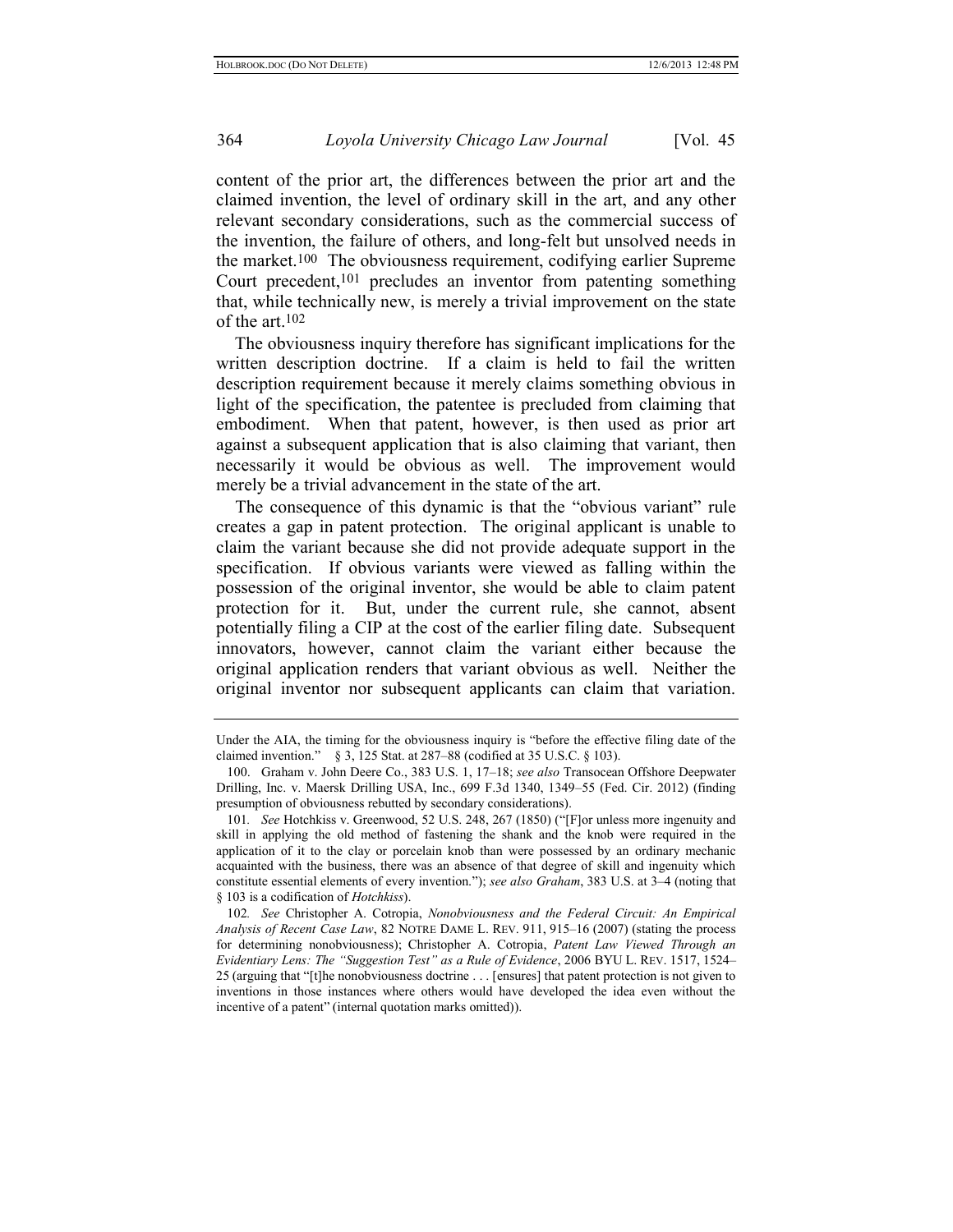Necessarily, it falls into the gap and enters into the public domain. This gap is what this Essay refers to as the written description gap, and it is graphically demonstrated below:



This gap in protection could be viewed as comparable to a similar gap in protection created by the utility doctrine as it relates to chemical compounds.103 If a scientist discovers how to make a new compound, but does not know of the compound's utility, she cannot obtain protection on it because an invention must have utility to be patentable.104 Moreover, if that discovery—of how to make the new compound—constitutes a form of prior art (for example, if the original inventor used it in public or disclosed the method of making the compound in a printed publication), then *no one* can obtain protection over the compound.105 The Supreme Court has expanded that rule even more, holding that the method of making a chemical with no known use

<sup>103.</sup> For a critique of current utility law, see Sean B. Seymore, *Making Patents Useful*, 98 MINN. L. REV. (forthcoming 2014), *available at* http://papers.ssrn.com/sol3/papers.cfm?abstract \_id=2228956.

<sup>104.</sup> 35 U.S.C. § 101; *see also In re* Fisher, 421 F.3d 1365, 1369–72 (2005) (discussing requirements for demonstrating utility); Timothy R. Holbrook, *The Expressive Impact of Patents*, 84 WASH. U. L. REV. 573, 600–09, 618–21 (2006) (discussing and criticizing the normative aspect of the utility doctrine).

<sup>105.</sup> Brenner v. Manson, 383 U.S. 519, 528–29 (1966); *see* Sean B. Seymore, *Rethinking Novelty in Patent Law*, 60 DUKE L.J. 919, 933 & n.62 (2011) (explaining that enablement for anticipation purposes only requires the prior art to teach how to make, not how to use).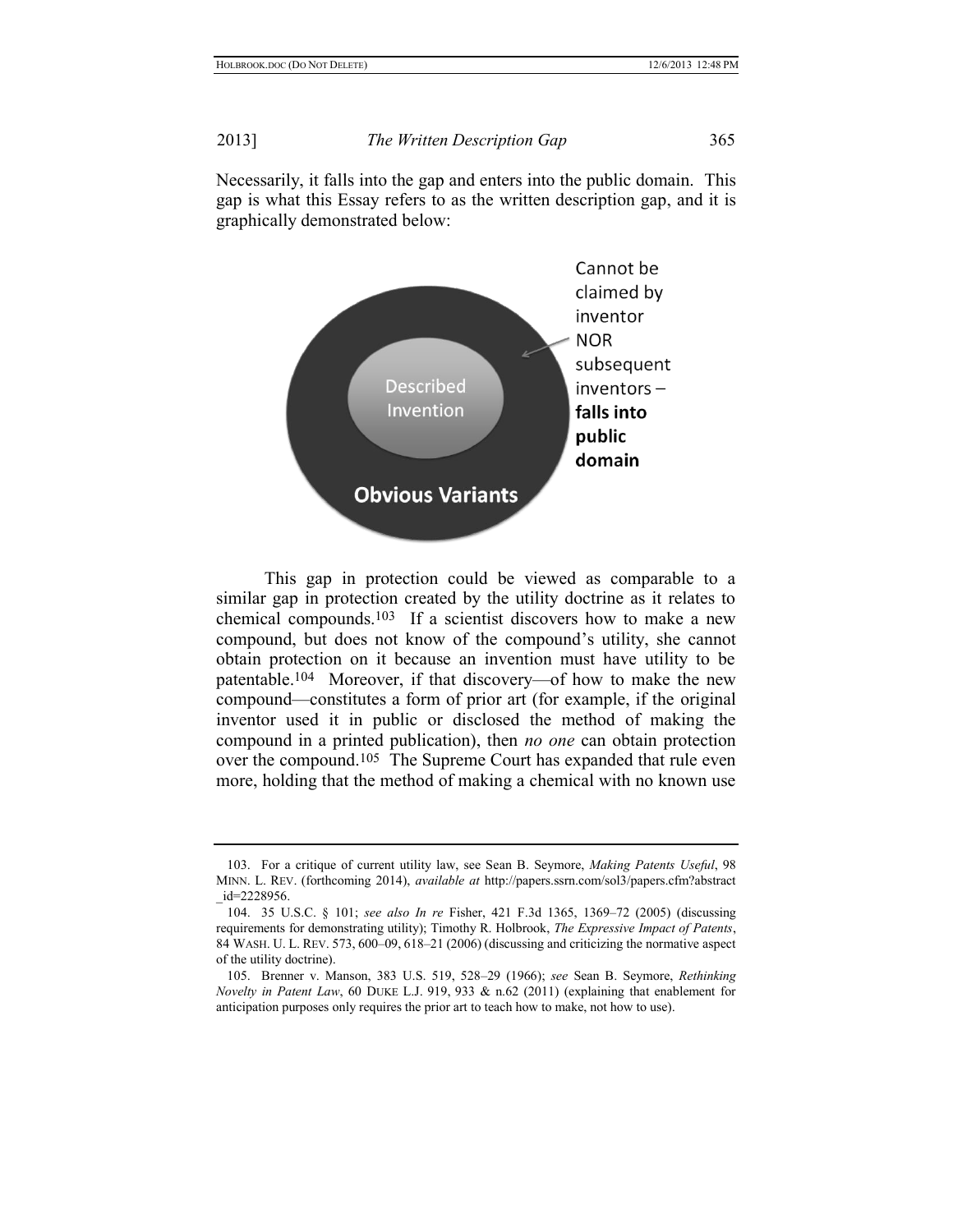is also unpatentable for lack of utility.106 Subsequent innovators who discover uses for the compound, however, cannot patent the compound itself. Because the prior art taught how to make the compound, any claim to the compound is anticipated by the prior art. As a result, claims to chemical compounds can fall through the cracks and be ineligible for patent protection.

Of course, subsequent innovators can patent methods of making or using known compounds, assuming these inventions are novel and nonobvious. And utility rarely has much impact in areas other than chemistry and biotechnology.

In contrast, written description and the obvious variant rule could apply in more technological areas. Moreover, the obviousness rule tends to be more robust than utility, which means potentially more subject matter could fall into the public domain.

<span id="page-22-0"></span>The written description gap is similar to the dynamic between obviousness and the now relatively moribund best mode requirement, discussed by professors Lee Petherbridge and Jason Rantanen.107 Prior to the evisceration of the best mode requirement by the AIA,108 Petherbridge and Rantanen suggested that the interaction between the best mode and obviousness would create spaces of public domain information that "limit the patentability of modest incremental improvements, the patenting of which may adversely impact the incentive structure imposed by the patent laws. The best mode requirement, in other words, cooperates with nonobviousness doctrine to protect the public domain."109 In their analysis, the disclosure of a best mode reduces the possibility of a patent on any improvement: "Because of the way that the best mode requirement cooperates with the nonobviousness doctrine, embodiments similar or predictable in view of what the best mode disclosure adds to the prior art are also barred from future patenting."110 The authors, therefore, bemoaned the loss of best mode because the failure to make these disclosures will allow greater downstream patenting and reduce the public domain.111

The written description gap here works somewhat differently: the

<sup>106</sup>*. Brenner*, 383 U.S. at 530–36.

<sup>107.</sup> Lee Petherbridge & Jason Rantanen, *In Memoriam Best Mode*, 64 STAN. L. REV. ONLINE 125 (2012), *available at* http://www.stanfordlawreview.org/sites/default/files/on line/articles/64-SLRO-125.pdf.

<sup>108.</sup> 35 U.S.C. § 112(a) (2006).

<sup>109.</sup> Petherbridge & Rantanen, *supra* note [107,](#page-22-0) at 128.

<sup>110</sup>*. Id.* at 129.

<sup>111.</sup> *Id.* at 129–30.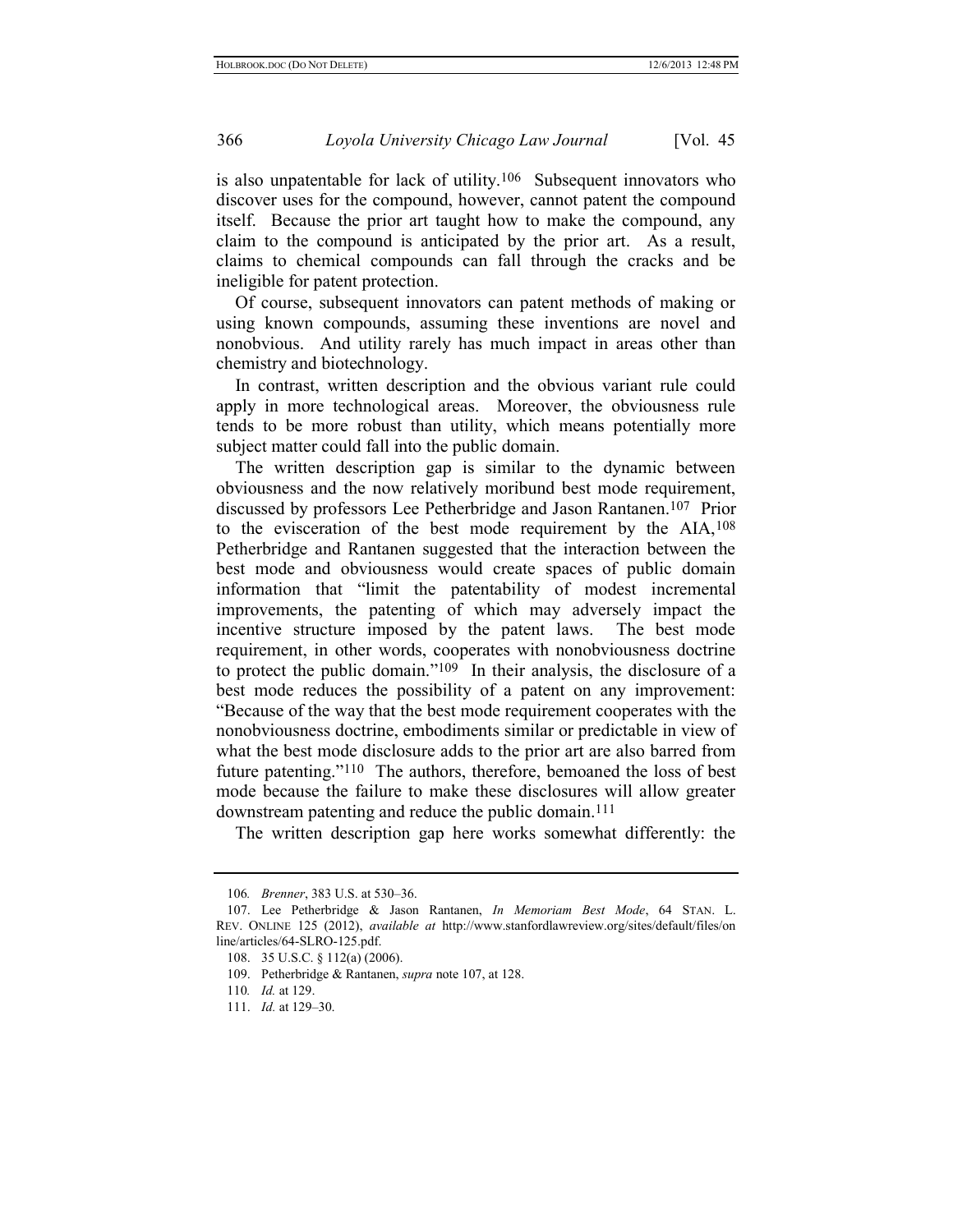public domain is enhanced when the patent disclosure renders the claimed variant obvious, invalidating the claim. In contrast, Petherbridge's and Rantanen's approach depends on the patent applicant making a sufficient disclosure of the best mode. Nevertheless, the relationship between the disclosure and the obviousness doctrine creates a gap through which the obvious variant falls into the public domain.

#### III. IS THE WRITTEN DESCRIPTION GAP NORMATIVELY GOOD OR BAD?

The existence of the gap does not answer the question of whether the gap is normatively desirable in patent law. Perhaps, as suggested by Petherbridge and Rantanen, practitioners like the gap. The gap allows certain information to be forced into the public domain. Others are immediately free to rely upon and use that information as it is free from patent protection.112 Additionally, there is an easy way to avoid the gap: the patent applicant could merely include the obvious variant in the initial disclosure. As between the applicant and the public, we favor the public because the applicant is the lowest cost avoider. The gap reduces the incentive for an applicant to attempt to game the system by holding back obvious variants or, worse, trying to capture later-developed-yetobvious variants within the literal scope of the patent. The harsh penalty of the gap will incentivize disclosure. Consequently, from an access and incentive viewpoint, the gap might be desirable.

But the gap could create problems. In a manner similar to the utilitychemical compound dynamic, certain embodiments that fall into the gap might be those that are the most valuable. Although anyone is free to use the obvious variant, the lack of a patent may create a barrier to anyone actually commercializing and bringing the invention to market. If a firm cannot exclude others from making that embodiment, then it may not find it cost effective to commercialize it, even if it is superior. Additionally, the written description gap is in tension with the idea of obviousness demonstrating possession: arguably the PHOSITA would see the original patent applicant as having the variant within her possession given that it is a trivial improvement. Nevertheless,

<sup>112.</sup> This assumes that the patent owner is unable to cover the obvious variant under the doctrine of equivalents somehow. Given that the patent owner attempted to claim the variant literally, but that claim is invalid, then it would seem that access to the doctrine of equivalents would be precluded. *But see* Graver Tank & Mfg. Co. v. Linde Air Prods. Co., 339 U.S. 605, 609 (1950) (allowing use of doctrine of equivalents to cover embodiment covered in invalidated claim); Johnson & Johnston Assocs. Inc. v. R.E. Serv. Co., Inc., 285 F.3d 1046, 1053 (Fed. Cir. 2002) (en banc) (explaining this aspect of *Graver Tank*).